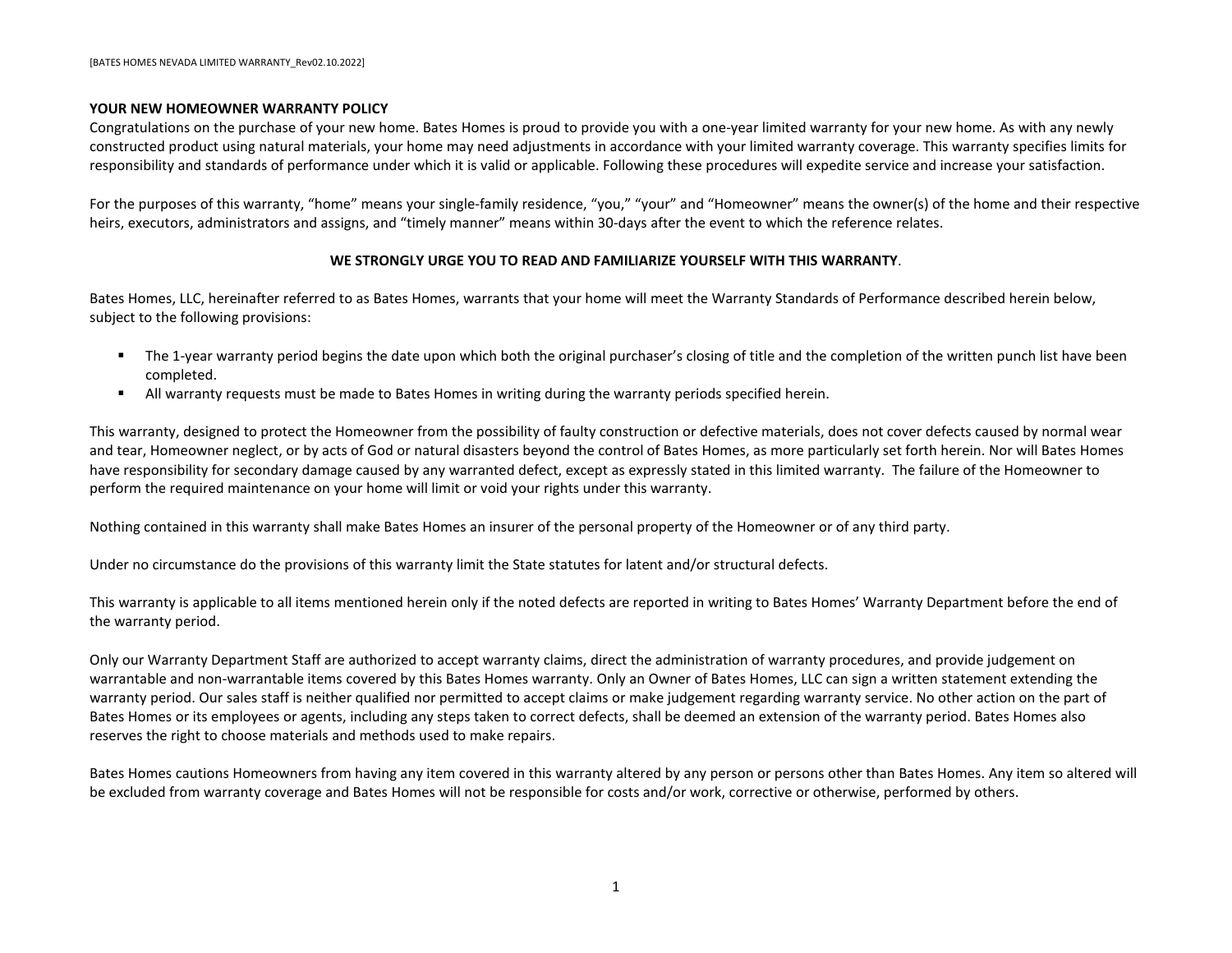#### <span id="page-1-0"></span>**YOUR NEW HOMEOWNER WARRANTY POLICY**

Congratulations on the purchase of your new home. Bates Homes is proud to provide you with a one-year limited warranty for your new home. As with any newly constructed product using natural materials, your home may need adjustments in accordance with your limited warranty coverage. This warranty specifies limits for responsibility and standards of performance under which it is valid or applicable. Following these procedures will expedite service and increase your satisfaction.

For the purposes of this warranty, "home" means your single-family residence, "you," "your" and "Homeowner" means the owner(s) of the home and their respective heirs, executors, administrators and assigns, and "timely manner" means within 30-days after the event to which the reference relates.

#### **WE STRONGLY URGE YOU TO READ AND FAMILIARIZE YOURSELF WITH THIS WARRANTY**.

Bates Homes, LLC, hereinafter referred to as Bates Homes, warrants that your home will meet the Warranty Standards of Performance described herein below, subject to the following provisions:

- The 1-year warranty period begins the date upon which both the original purchaser's closing of title and the completion of the written punch list have been completed.
- All warranty requests must be made to Bates Homes in writing during the warranty periods specified herein.

This warranty, designed to protect the Homeowner from the possibility of faulty construction or defective materials, does not cover defects caused by normal wear and tear, Homeowner neglect, or by acts of God or natural disasters beyond the control of Bates Homes, as more particularly set forth herein. Nor will Bates Homes have responsibility for secondary damage caused by any warranted defect, except as expressly stated in this limited warranty. The failure of the Homeowner to perform the required maintenance on your home will limit or void your rights under this warranty.

Nothing contained in this warranty shall make Bates Homes an insurer of the personal property of the Homeowner or of any third party.

Under no circumstance do the provisions of this warranty limit the State statutes for latent and/or structural defects.

This warranty is applicable to all items mentioned herein only if the noted defects are reported in writing to Bates Homes' Warranty Department before the end of the warranty period.

Only our Warranty Department Staff are authorized to accept warranty claims, direct the administration of warranty procedures, and provide judgement on warrantable and non-warrantable items covered by this Bates Homes warranty. Only an Owner of Bates Homes, LLC can sign a written statement extending the warranty period. Our sales staff is neither qualified nor permitted to accept claims or make judgement regarding warranty service. No other action on the part of Bates Homes or its employees or agents, including any steps taken to correct defects, shall be deemed an extension of the warranty period. Bates Homes also reserves the right to choose materials and methods used to make repairs.

Bates Homes cautions Homeowners from having any item covered in this warranty altered by any person or persons other than Bates Homes. Any item so altered will be excluded from warranty coverage and Bates Homes will not be responsible for costs and/or work, corrective or otherwise, performed by others.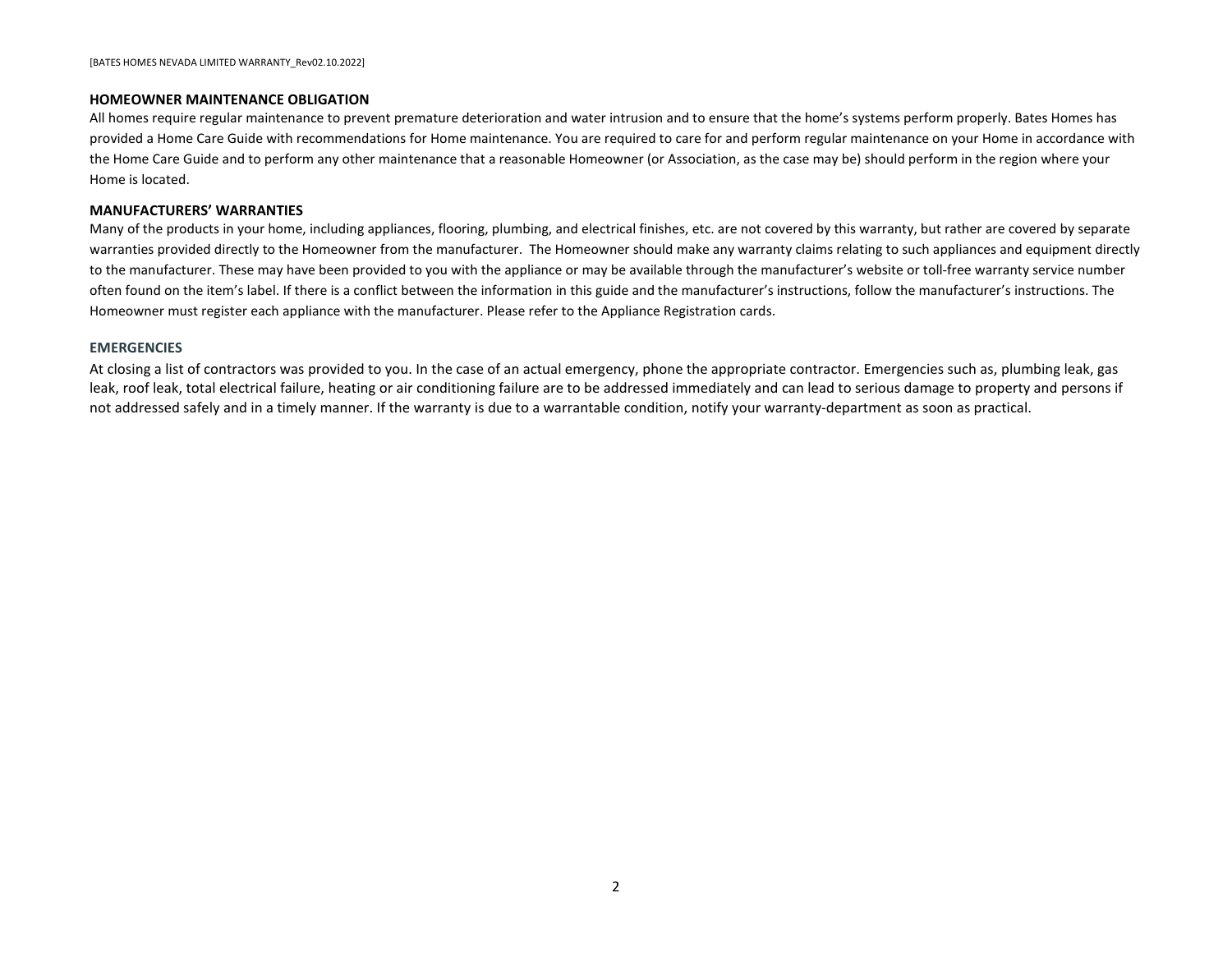#### <span id="page-2-0"></span>**HOMEOWNER MAINTENANCE OBLIGATION**

All homes require regular maintenance to prevent premature deterioration and water intrusion and to ensure that the home's systems perform properly. Bates Homes has provided a Home Care Guide with recommendations for Home maintenance. You are required to care for and perform regular maintenance on your Home in accordance with the Home Care Guide and to perform any other maintenance that a reasonable Homeowner (or Association, as the case may be) should perform in the region where your Home is located.

#### <span id="page-2-1"></span>**MANUFACTURERS' WARRANTIES**

Many of the products in your home, including appliances, flooring, plumbing, and electrical finishes, etc. are not covered by this warranty, but rather are covered by separate warranties provided directly to the Homeowner from the manufacturer. The Homeowner should make any warranty claims relating to such appliances and equipment directly to the manufacturer. These may have been provided to you with the appliance or may be available through the manufacturer's website or toll-free warranty service number often found on the item's label. If there is a conflict between the information in this guide and the manufacturer's instructions, follow the manufacturer's instructions. The Homeowner must register each appliance with the manufacturer. Please refer to the Appliance Registration cards.

#### **EMERGENCIES**

At closing a list of contractors was provided to you. In the case of an actual emergency, phone the appropriate contractor. Emergencies such as, plumbing leak, gas leak, roof leak, total electrical failure, heating or air conditioning failure are to be addressed immediately and can lead to serious damage to property and persons if not addressed safely and in a timely manner. If the warranty is due to a warrantable condition, notify your warranty-department as soon as practical.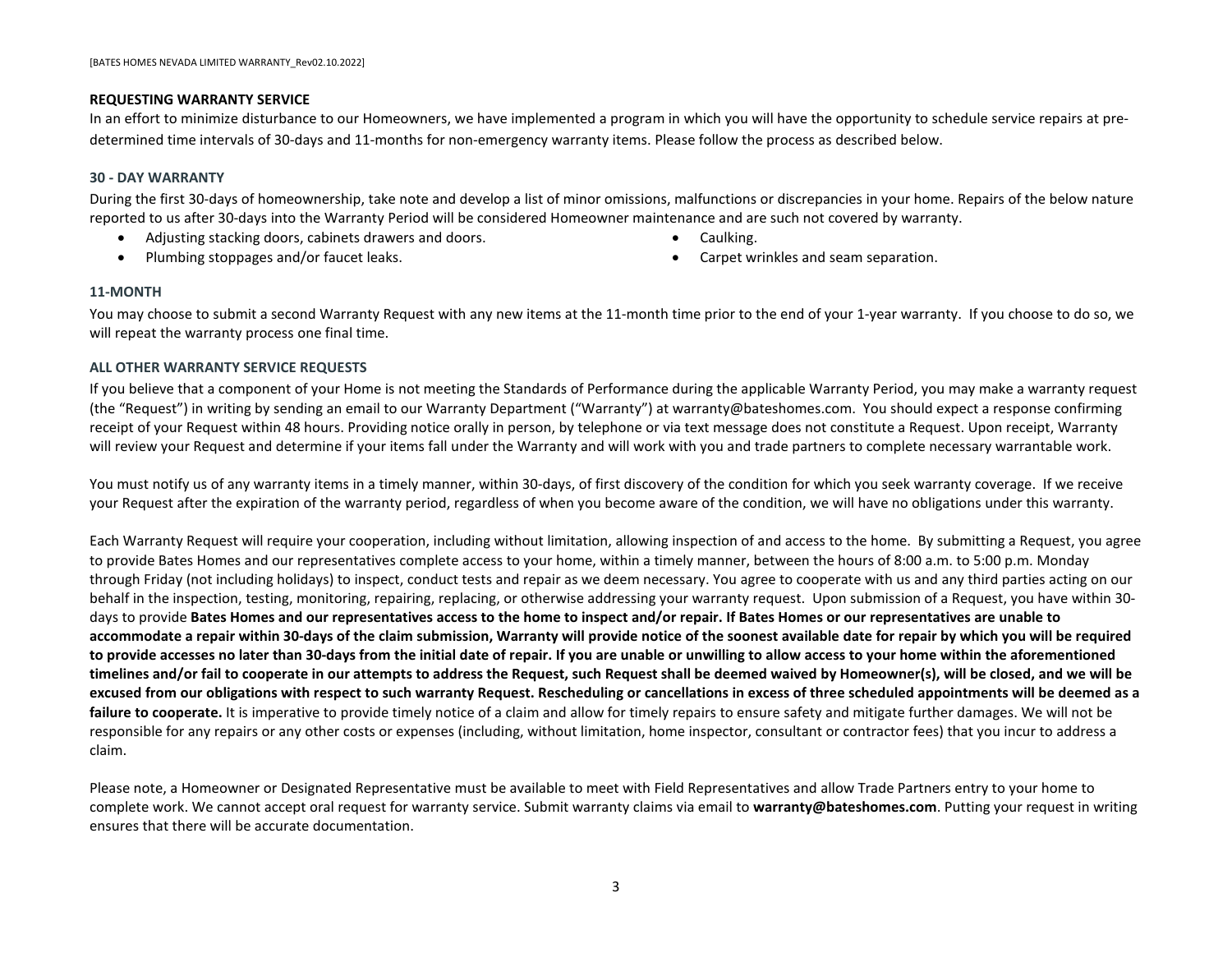#### <span id="page-3-0"></span>**REQUESTING WARRANTY SERVICE**

In an effort to minimize disturbance to our Homeowners, we have implemented a program in which you will have the opportunity to schedule service repairs at predetermined time intervals of 30-days and 11-months for non-emergency warranty items. Please follow the process as described below.

#### **30 - DAY WARRANTY**

During the first 30-days of homeownership, take note and develop a list of minor omissions, malfunctions or discrepancies in your home. Repairs of the below nature reported to us after 30-days into the Warranty Period will be considered Homeowner maintenance and are such not covered by warranty.

- Adjusting stacking doors, cabinets drawers and doors.
- Plumbing stoppages and/or faucet leaks.
- Caulking.
- Carpet wrinkles and seam separation.

#### **11-MONTH**

You may choose to submit a second Warranty Request with any new items at the 11-month time prior to the end of your 1-year warranty. If you choose to do so, we will repeat the warranty process one final time.

#### **ALL OTHER WARRANTY SERVICE REQUESTS**

If you believe that a component of your Home is not meeting the Standards of Performance during the applicable Warranty Period, you may make a warranty request (the "Request") in writing by sending an email to our Warranty Department ("Warranty") at warranty@bateshomes.com. You should expect a response confirming receipt of your Request within 48 hours. Providing notice orally in person, by telephone or via text message does not constitute a Request. Upon receipt, Warranty will review your Request and determine if your items fall under the Warranty and will work with you and trade partners to complete necessary warrantable work.

You must notify us of any warranty items in a timely manner, within 30-days, of first discovery of the condition for which you seek warranty coverage. If we receive your Request after the expiration of the warranty period, regardless of when you become aware of the condition, we will have no obligations under this warranty.

Each Warranty Request will require your cooperation, including without limitation, allowing inspection of and access to the home. By submitting a Request, you agree to provide Bates Homes and our representatives complete access to your home, within a timely manner, between the hours of 8:00 a.m. to 5:00 p.m. Monday through Friday (not including holidays) to inspect, conduct tests and repair as we deem necessary. You agree to cooperate with us and any third parties acting on our behalf in the inspection, testing, monitoring, repairing, replacing, or otherwise addressing your warranty request. Upon submission of a Request, you have within 30 days to provide **Bates Homes and our representatives access to the home to inspect and/or repair. If Bates Homes or our representatives are unable to accommodate a repair within 30-days of the claim submission, Warranty will provide notice of the soonest available date for repair by which you will be required to provide accesses no later than 30-days from the initial date of repair. If you are unable or unwilling to allow access to your home within the aforementioned timelines and/or fail to cooperate in our attempts to address the Request, such Request shall be deemed waived by Homeowner(s), will be closed, and we will be excused from our obligations with respect to such warranty Request. Rescheduling or cancellations in excess of three scheduled appointments will be deemed as a**  failure to cooperate. It is imperative to provide timely notice of a claim and allow for timely repairs to ensure safety and mitigate further damages. We will not be responsible for any repairs or any other costs or expenses (including, without limitation, home inspector, consultant or contractor fees) that you incur to address a claim.

Please note, a Homeowner or Designated Representative must be available to meet with Field Representatives and allow Trade Partners entry to your home to complete work. We cannot accept oral request for warranty service. Submit warranty claims via email to **warranty@bateshomes.com**. Putting your request in writing ensures that there will be accurate documentation.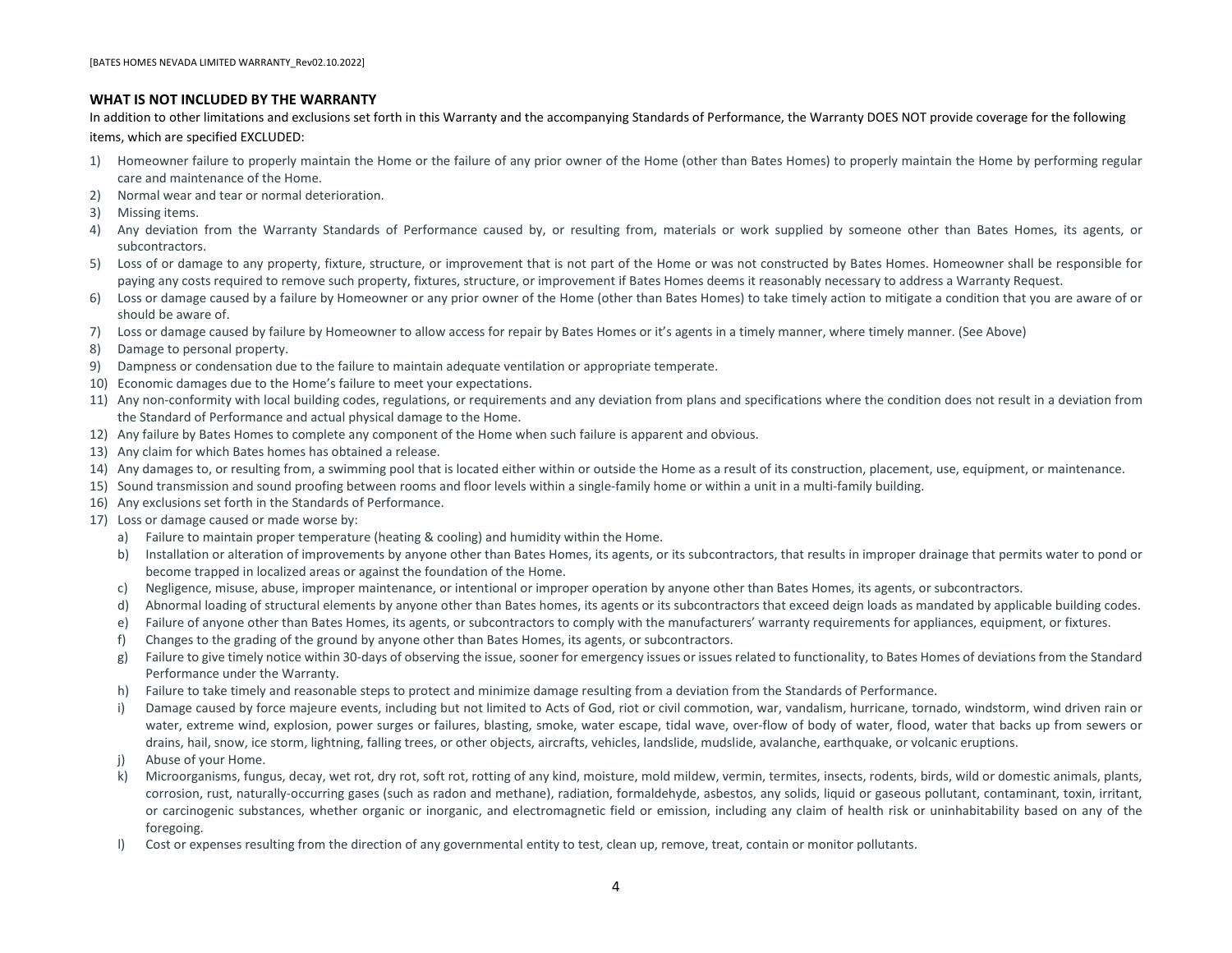#### <span id="page-4-0"></span>**WHAT IS NOT INCLUDED BY THE WARRANTY**

In addition to other limitations and exclusions set forth in this Warranty and the accompanying Standards of Performance, the Warranty DOES NOT provide coverage for the following items, which are specified EXCLUDED:

- 1) Homeowner failure to properly maintain the Home or the failure of any prior owner of the Home (other than Bates Homes) to properly maintain the Home by performing regular care and maintenance of the Home.
- 2) Normal wear and tear or normal deterioration.
- 3) Missing items.
- 4) Any deviation from the Warranty Standards of Performance caused by, or resulting from, materials or work supplied by someone other than Bates Homes, its agents, or subcontractors.
- 5) Loss of or damage to any property, fixture, structure, or improvement that is not part of the Home or was not constructed by Bates Homes. Homeowner shall be responsible for paying any costs required to remove such property, fixtures, structure, or improvement if Bates Homes deems it reasonably necessary to address a Warranty Request.
- 6) Loss or damage caused by a failure by Homeowner or any prior owner of the Home (other than Bates Homes) to take timely action to mitigate a condition that you are aware of or should be aware of.
- 7) Loss or damage caused by failure by Homeowner to allow access for repair by Bates Homes or it's agents in a timely manner, where timely manner. (See Above)
- 8) Damage to personal property.
- 9) Dampness or condensation due to the failure to maintain adequate ventilation or appropriate temperate.
- 10) Economic damages due to the Home's failure to meet your expectations.
- 11) Any non-conformity with local building codes, regulations, or requirements and any deviation from plans and specifications where the condition does not result in a deviation from the Standard of Performance and actual physical damage to the Home.
- 12) Any failure by Bates Homes to complete any component of the Home when such failure is apparent and obvious.
- 13) Any claim for which Bates homes has obtained a release.
- 14) Any damages to, or resulting from, a swimming pool that is located either within or outside the Home as a result of its construction, placement, use, equipment, or maintenance.
- 15) Sound transmission and sound proofing between rooms and floor levels within a single-family home or within a unit in a multi-family building.
- 16) Any exclusions set forth in the Standards of Performance.
- 17) Loss or damage caused or made worse by:
	- a) Failure to maintain proper temperature (heating & cooling) and humidity within the Home.
	- b) Installation or alteration of improvements by anyone other than Bates Homes, its agents, or its subcontractors, that results in improper drainage that permits water to pond or become trapped in localized areas or against the foundation of the Home.
	- c) Negligence, misuse, abuse, improper maintenance, or intentional or improper operation by anyone other than Bates Homes, its agents, or subcontractors.
	- d) Abnormal loading of structural elements by anyone other than Bates homes, its agents or its subcontractors that exceed deign loads as mandated by applicable building codes.
	- e) Failure of anyone other than Bates Homes, its agents, or subcontractors to comply with the manufacturers' warranty requirements for appliances, equipment, or fixtures.
	- f) Changes to the grading of the ground by anyone other than Bates Homes, its agents, or subcontractors.
	- g) Failure to give timely notice within 30-days of observing the issue, sooner for emergency issues or issues related to functionality, to Bates Homes of deviations from the Standard Performance under the Warranty.
	- h) Failure to take timely and reasonable steps to protect and minimize damage resulting from a deviation from the Standards of Performance.
	- i) Damage caused by force majeure events, including but not limited to Acts of God, riot or civil commotion, war, vandalism, hurricane, tornado, windstorm, wind driven rain or water, extreme wind, explosion, power surges or failures, blasting, smoke, water escape, tidal wave, over-flow of body of water, flood, water that backs up from sewers or drains, hail, snow, ice storm, lightning, falling trees, or other objects, aircrafts, vehicles, landslide, mudslide, avalanche, earthquake, or volcanic eruptions.
	- j) Abuse of your Home.
	- k) Microorganisms, fungus, decay, wet rot, dry rot, soft rot, rotting of any kind, moisture, mold mildew, vermin, termites, insects, rodents, birds, wild or domestic animals, plants, corrosion, rust, naturally-occurring gases (such as radon and methane), radiation, formaldehyde, asbestos, any solids, liquid or gaseous pollutant, contaminant, toxin, irritant, or carcinogenic substances, whether organic or inorganic, and electromagnetic field or emission, including any claim of health risk or uninhabitability based on any of the foregoing.
	- l) Cost or expenses resulting from the direction of any governmental entity to test, clean up, remove, treat, contain or monitor pollutants.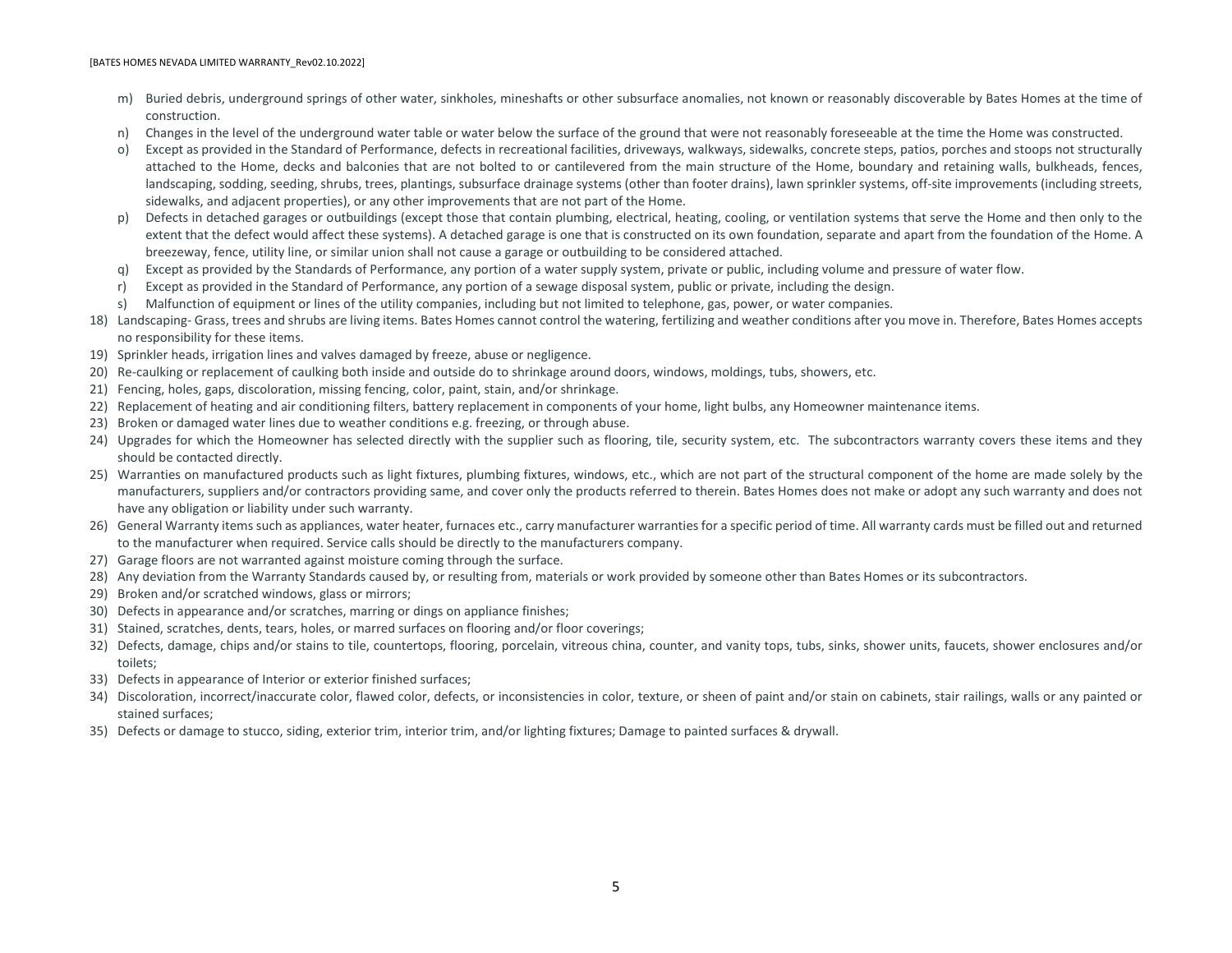#### [BATES HOMES NEVADA LIMITED WARRANTY\_Rev02.10.2022]

- m) Buried debris, underground springs of other water, sinkholes, mineshafts or other subsurface anomalies, not known or reasonably discoverable by Bates Homes at the time of construction.
- n) Changes in the level of the underground water table or water below the surface of the ground that were not reasonably foreseeable at the time the Home was constructed.
- o) Except as provided in the Standard of Performance, defects in recreational facilities, driveways, walkways, sidewalks, concrete steps, patios, porches and stoops not structurally attached to the Home, decks and balconies that are not bolted to or cantilevered from the main structure of the Home, boundary and retaining walls, bulkheads, fences, landscaping, sodding, seeding, shrubs, trees, plantings, subsurface drainage systems (other than footer drains), lawn sprinkler systems, off-site improvements (including streets, sidewalks, and adjacent properties), or any other improvements that are not part of the Home.
- p) Defects in detached garages or outbuildings (except those that contain plumbing, electrical, heating, cooling, or ventilation systems that serve the Home and then only to the extent that the defect would affect these systems). A detached garage is one that is constructed on its own foundation, separate and apart from the foundation of the Home. A breezeway, fence, utility line, or similar union shall not cause a garage or outbuilding to be considered attached.
- q) Except as provided by the Standards of Performance, any portion of a water supply system, private or public, including volume and pressure of water flow.
- r) Except as provided in the Standard of Performance, any portion of a sewage disposal system, public or private, including the design.
- s) Malfunction of equipment or lines of the utility companies, including but not limited to telephone, gas, power, or water companies.
- 18) Landscaping- Grass, trees and shrubs are living items. Bates Homes cannot control the watering, fertilizing and weather conditions after you move in. Therefore, Bates Homes accepts no responsibility for these items.
- 19) Sprinkler heads, irrigation lines and valves damaged by freeze, abuse or negligence.
- 20) Re-caulking or replacement of caulking both inside and outside do to shrinkage around doors, windows, moldings, tubs, showers, etc.
- 21) Fencing, holes, gaps, discoloration, missing fencing, color, paint, stain, and/or shrinkage.
- 22) Replacement of heating and air conditioning filters, battery replacement in components of your home, light bulbs, any Homeowner maintenance items.
- 23) Broken or damaged water lines due to weather conditions e.g. freezing, or through abuse.
- 24) Upgrades for which the Homeowner has selected directly with the supplier such as flooring, tile, security system, etc. The subcontractors warranty covers these items and they should be contacted directly.
- 25) Warranties on manufactured products such as light fixtures, plumbing fixtures, windows, etc., which are not part of the structural component of the home are made solely by the manufacturers, suppliers and/or contractors providing same, and cover only the products referred to therein. Bates Homes does not make or adopt any such warranty and does not have any obligation or liability under such warranty.
- 26) General Warranty items such as appliances, water heater, furnaces etc., carry manufacturer warranties for a specific period of time. All warranty cards must be filled out and returned to the manufacturer when required. Service calls should be directly to the manufacturers company.
- 27) Garage floors are not warranted against moisture coming through the surface.
- 28) Any deviation from the Warranty Standards caused by, or resulting from, materials or work provided by someone other than Bates Homes or its subcontractors.
- 29) Broken and/or scratched windows, glass or mirrors;
- 30) Defects in appearance and/or scratches, marring or dings on appliance finishes;
- 31) Stained, scratches, dents, tears, holes, or marred surfaces on flooring and/or floor coverings;
- 32) Defects, damage, chips and/or stains to tile, countertops, flooring, porcelain, vitreous china, counter, and vanity tops, tubs, sinks, shower units, faucets, shower enclosures and/or toilets;
- 33) Defects in appearance of Interior or exterior finished surfaces;
- 34) Discoloration, incorrect/inaccurate color, flawed color, defects, or inconsistencies in color, texture, or sheen of paint and/or stain on cabinets, stair railings, walls or any painted or stained surfaces;
- <span id="page-5-0"></span>35) Defects or damage to stucco, siding, exterior trim, interior trim, and/or lighting fixtures; Damage to painted surfaces & drywall.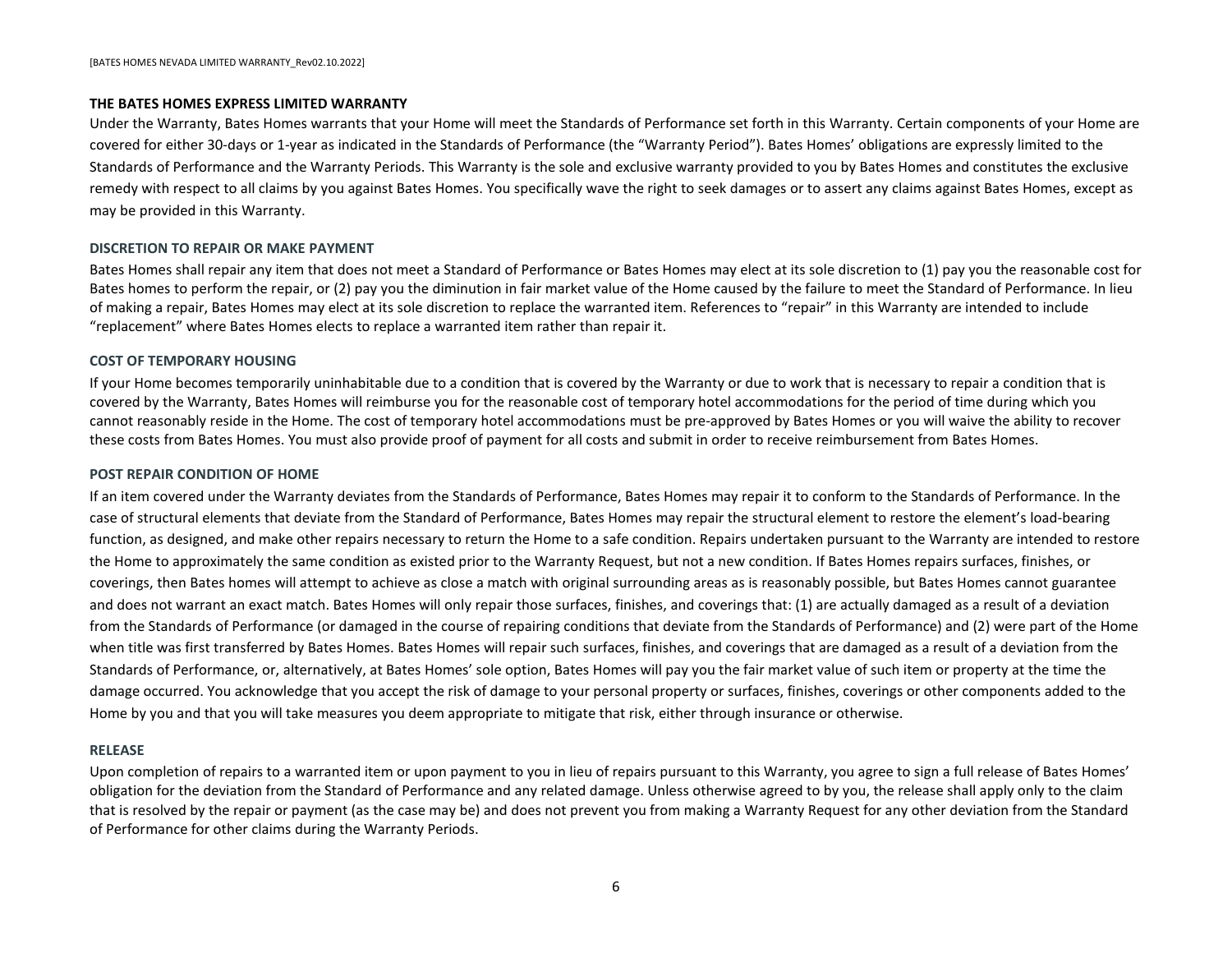#### **THE BATES HOMES EXPRESS LIMITED WARRANTY**

Under the Warranty, Bates Homes warrants that your Home will meet the Standards of Performance set forth in this Warranty. Certain components of your Home are covered for either 30-days or 1-year as indicated in the Standards of Performance (the "Warranty Period"). Bates Homes' obligations are expressly limited to the Standards of Performance and the Warranty Periods. This Warranty is the sole and exclusive warranty provided to you by Bates Homes and constitutes the exclusive remedy with respect to all claims by you against Bates Homes. You specifically wave the right to seek damages or to assert any claims against Bates Homes, except as may be provided in this Warranty.

#### **DISCRETION TO REPAIR OR MAKE PAYMENT**

Bates Homes shall repair any item that does not meet a Standard of Performance or Bates Homes may elect at its sole discretion to (1) pay you the reasonable cost for Bates homes to perform the repair, or (2) pay you the diminution in fair market value of the Home caused by the failure to meet the Standard of Performance. In lieu of making a repair, Bates Homes may elect at its sole discretion to replace the warranted item. References to "repair" in this Warranty are intended to include "replacement" where Bates Homes elects to replace a warranted item rather than repair it.

#### **COST OF TEMPORARY HOUSING**

If your Home becomes temporarily uninhabitable due to a condition that is covered by the Warranty or due to work that is necessary to repair a condition that is covered by the Warranty, Bates Homes will reimburse you for the reasonable cost of temporary hotel accommodations for the period of time during which you cannot reasonably reside in the Home. The cost of temporary hotel accommodations must be pre-approved by Bates Homes or you will waive the ability to recover these costs from Bates Homes. You must also provide proof of payment for all costs and submit in order to receive reimbursement from Bates Homes.

#### **POST REPAIR CONDITION OF HOME**

If an item covered under the Warranty deviates from the Standards of Performance, Bates Homes may repair it to conform to the Standards of Performance. In the case of structural elements that deviate from the Standard of Performance, Bates Homes may repair the structural element to restore the element's load-bearing function, as designed, and make other repairs necessary to return the Home to a safe condition. Repairs undertaken pursuant to the Warranty are intended to restore the Home to approximately the same condition as existed prior to the Warranty Request, but not a new condition. If Bates Homes repairs surfaces, finishes, or coverings, then Bates homes will attempt to achieve as close a match with original surrounding areas as is reasonably possible, but Bates Homes cannot guarantee and does not warrant an exact match. Bates Homes will only repair those surfaces, finishes, and coverings that: (1) are actually damaged as a result of a deviation from the Standards of Performance (or damaged in the course of repairing conditions that deviate from the Standards of Performance) and (2) were part of the Home when title was first transferred by Bates Homes. Bates Homes will repair such surfaces, finishes, and coverings that are damaged as a result of a deviation from the Standards of Performance, or, alternatively, at Bates Homes' sole option, Bates Homes will pay you the fair market value of such item or property at the time the damage occurred. You acknowledge that you accept the risk of damage to your personal property or surfaces, finishes, coverings or other components added to the Home by you and that you will take measures you deem appropriate to mitigate that risk, either through insurance or otherwise.

#### **RELEASE**

Upon completion of repairs to a warranted item or upon payment to you in lieu of repairs pursuant to this Warranty, you agree to sign a full release of Bates Homes' obligation for the deviation from the Standard of Performance and any related damage. Unless otherwise agreed to by you, the release shall apply only to the claim that is resolved by the repair or payment (as the case may be) and does not prevent you from making a Warranty Request for any other deviation from the Standard of Performance for other claims during the Warranty Periods.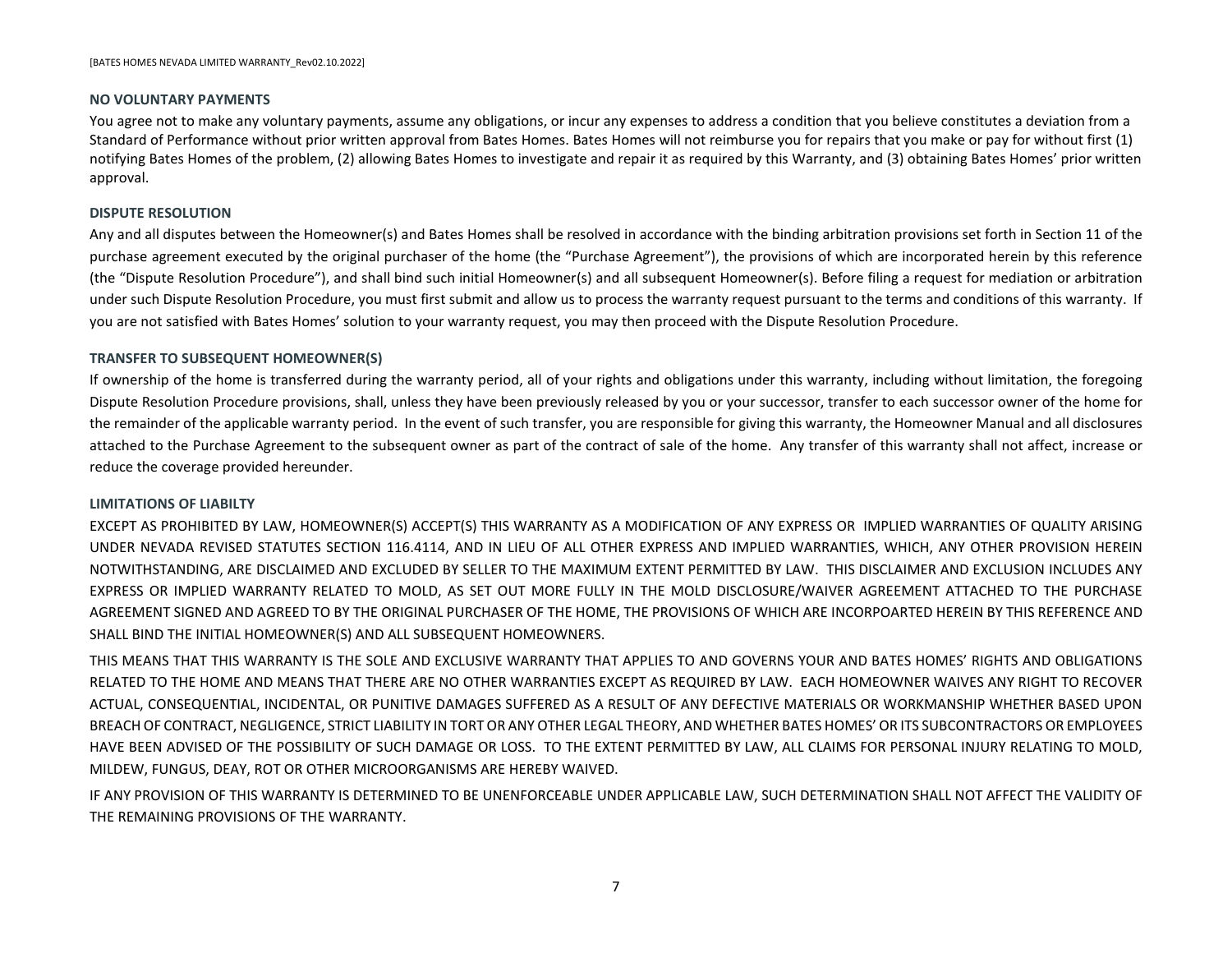#### **NO VOLUNTARY PAYMENTS**

You agree not to make any voluntary payments, assume any obligations, or incur any expenses to address a condition that you believe constitutes a deviation from a Standard of Performance without prior written approval from Bates Homes. Bates Homes will not reimburse you for repairs that you make or pay for without first (1) notifying Bates Homes of the problem, (2) allowing Bates Homes to investigate and repair it as required by this Warranty, and (3) obtaining Bates Homes' prior written approval.

#### **DISPUTE RESOLUTION**

Any and all disputes between the Homeowner(s) and Bates Homes shall be resolved in accordance with the binding arbitration provisions set forth in Section 11 of the purchase agreement executed by the original purchaser of the home (the "Purchase Agreement"), the provisions of which are incorporated herein by this reference (the "Dispute Resolution Procedure"), and shall bind such initial Homeowner(s) and all subsequent Homeowner(s). Before filing a request for mediation or arbitration under such Dispute Resolution Procedure, you must first submit and allow us to process the warranty request pursuant to the terms and conditions of this warranty. If you are not satisfied with Bates Homes' solution to your warranty request, you may then proceed with the Dispute Resolution Procedure.

#### **TRANSFER TO SUBSEQUENT HOMEOWNER(S)**

If ownership of the home is transferred during the warranty period, all of your rights and obligations under this warranty, including without limitation, the foregoing Dispute Resolution Procedure provisions, shall, unless they have been previously released by you or your successor, transfer to each successor owner of the home for the remainder of the applicable warranty period. In the event of such transfer, you are responsible for giving this warranty, the Homeowner Manual and all disclosures attached to the Purchase Agreement to the subsequent owner as part of the contract of sale of the home. Any transfer of this warranty shall not affect, increase or reduce the coverage provided hereunder.

#### **LIMITATIONS OF LIABILTY**

EXCEPT AS PROHIBITED BY LAW, HOMEOWNER(S) ACCEPT(S) THIS WARRANTY AS A MODIFICATION OF ANY EXPRESS OR IMPLIED WARRANTIES OF QUALITY ARISING UNDER NEVADA REVISED STATUTES SECTION 116.4114, AND IN LIEU OF ALL OTHER EXPRESS AND IMPLIED WARRANTIES, WHICH, ANY OTHER PROVISION HEREIN NOTWITHSTANDING, ARE DISCLAIMED AND EXCLUDED BY SELLER TO THE MAXIMUM EXTENT PERMITTED BY LAW. THIS DISCLAIMER AND EXCLUSION INCLUDES ANY EXPRESS OR IMPLIED WARRANTY RELATED TO MOLD, AS SET OUT MORE FULLY IN THE MOLD DISCLOSURE/WAIVER AGREEMENT ATTACHED TO THE PURCHASE AGREEMENT SIGNED AND AGREED TO BY THE ORIGINAL PURCHASER OF THE HOME, THE PROVISIONS OF WHICH ARE INCORPOARTED HEREIN BY THIS REFERENCE AND SHALL BIND THE INITIAL HOMEOWNER(S) AND ALL SUBSEQUENT HOMEOWNERS.

THIS MEANS THAT THIS WARRANTY IS THE SOLE AND EXCLUSIVE WARRANTY THAT APPLIES TO AND GOVERNS YOUR AND BATES HOMES' RIGHTS AND OBLIGATIONS RELATED TO THE HOME AND MEANS THAT THERE ARE NO OTHER WARRANTIES EXCEPT AS REQUIRED BY LAW. EACH HOMEOWNER WAIVES ANY RIGHT TO RECOVER ACTUAL, CONSEQUENTIAL, INCIDENTAL, OR PUNITIVE DAMAGES SUFFERED AS A RESULT OF ANY DEFECTIVE MATERIALS OR WORKMANSHIP WHETHER BASED UPON BREACH OF CONTRACT, NEGLIGENCE, STRICT LIABILITY IN TORT OR ANY OTHER LEGAL THEORY, AND WHETHER BATES HOMES' OR ITS SUBCONTRACTORS OR EMPLOYEES HAVE BEEN ADVISED OF THE POSSIBILITY OF SUCH DAMAGE OR LOSS. TO THE EXTENT PERMITTED BY LAW, ALL CLAIMS FOR PERSONAL INJURY RELATING TO MOLD, MILDEW, FUNGUS, DEAY, ROT OR OTHER MICROORGANISMS ARE HEREBY WAIVED.

IF ANY PROVISION OF THIS WARRANTY IS DETERMINED TO BE UNENFORCEABLE UNDER APPLICABLE LAW, SUCH DETERMINATION SHALL NOT AFFECT THE VALIDITY OF THE REMAINING PROVISIONS OF THE WARRANTY.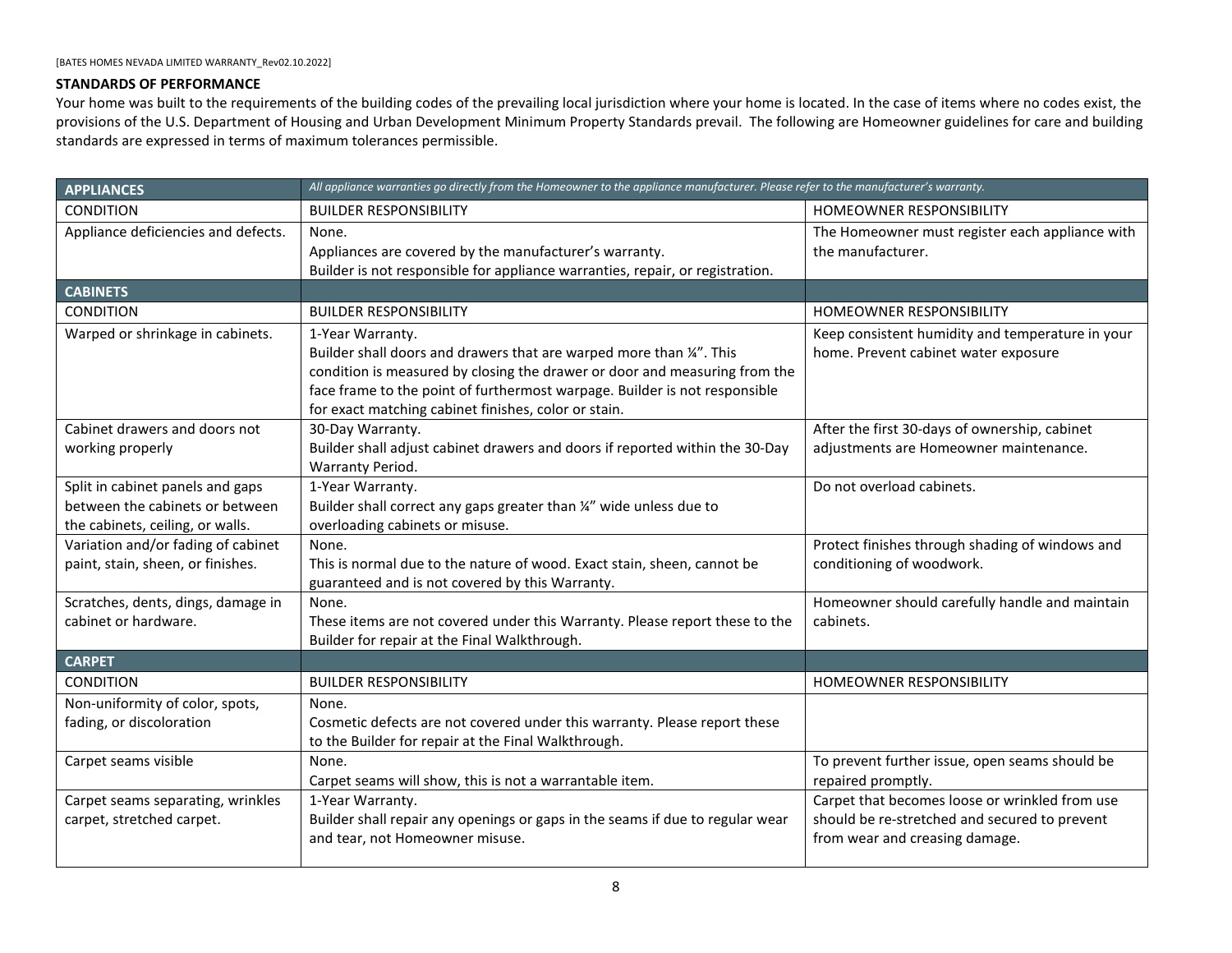### <span id="page-8-0"></span>**STANDARDS OF PERFORMANCE**

Your home was built to the requirements of the building codes of the prevailing local jurisdiction where your home is located. In the case of items where no codes exist, the provisions of the U.S. Department of Housing and Urban Development Minimum Property Standards prevail. The following are Homeowner guidelines for care and building standards are expressed in terms of maximum tolerances permissible.

<span id="page-8-3"></span><span id="page-8-2"></span><span id="page-8-1"></span>

| <b>APPLIANCES</b>                                                       | All appliance warranties go directly from the Homeowner to the appliance manufacturer. Please refer to the manufacturer's warranty.                                                                                                                                                                          |                                                                                                                                   |
|-------------------------------------------------------------------------|--------------------------------------------------------------------------------------------------------------------------------------------------------------------------------------------------------------------------------------------------------------------------------------------------------------|-----------------------------------------------------------------------------------------------------------------------------------|
| <b>CONDITION</b>                                                        | <b>BUILDER RESPONSIBILITY</b>                                                                                                                                                                                                                                                                                | HOMEOWNER RESPONSIBILITY                                                                                                          |
| Appliance deficiencies and defects.                                     | None.<br>Appliances are covered by the manufacturer's warranty.<br>Builder is not responsible for appliance warranties, repair, or registration.                                                                                                                                                             | The Homeowner must register each appliance with<br>the manufacturer.                                                              |
| <b>CABINETS</b>                                                         |                                                                                                                                                                                                                                                                                                              |                                                                                                                                   |
| <b>CONDITION</b>                                                        | <b>BUILDER RESPONSIBILITY</b>                                                                                                                                                                                                                                                                                | <b>HOMEOWNER RESPONSIBILITY</b>                                                                                                   |
| Warped or shrinkage in cabinets.                                        | 1-Year Warranty.<br>Builder shall doors and drawers that are warped more than 1/4". This<br>condition is measured by closing the drawer or door and measuring from the<br>face frame to the point of furthermost warpage. Builder is not responsible<br>for exact matching cabinet finishes, color or stain. | Keep consistent humidity and temperature in your<br>home. Prevent cabinet water exposure                                          |
| Cabinet drawers and doors not                                           | 30-Day Warranty.                                                                                                                                                                                                                                                                                             | After the first 30-days of ownership, cabinet                                                                                     |
| working properly                                                        | Builder shall adjust cabinet drawers and doors if reported within the 30-Day<br>Warranty Period.                                                                                                                                                                                                             | adjustments are Homeowner maintenance.                                                                                            |
| Split in cabinet panels and gaps                                        | 1-Year Warranty.                                                                                                                                                                                                                                                                                             | Do not overload cabinets.                                                                                                         |
| between the cabinets or between                                         | Builder shall correct any gaps greater than 1/4" wide unless due to                                                                                                                                                                                                                                          |                                                                                                                                   |
| the cabinets, ceiling, or walls.                                        | overloading cabinets or misuse.                                                                                                                                                                                                                                                                              |                                                                                                                                   |
| Variation and/or fading of cabinet<br>paint, stain, sheen, or finishes. | None.<br>This is normal due to the nature of wood. Exact stain, sheen, cannot be<br>guaranteed and is not covered by this Warranty.                                                                                                                                                                          | Protect finishes through shading of windows and<br>conditioning of woodwork.                                                      |
| Scratches, dents, dings, damage in                                      | None.                                                                                                                                                                                                                                                                                                        | Homeowner should carefully handle and maintain                                                                                    |
| cabinet or hardware.                                                    | These items are not covered under this Warranty. Please report these to the<br>Builder for repair at the Final Walkthrough.                                                                                                                                                                                  | cabinets.                                                                                                                         |
| <b>CARPET</b>                                                           |                                                                                                                                                                                                                                                                                                              |                                                                                                                                   |
| <b>CONDITION</b>                                                        | <b>BUILDER RESPONSIBILITY</b>                                                                                                                                                                                                                                                                                | <b>HOMEOWNER RESPONSIBILITY</b>                                                                                                   |
| Non-uniformity of color, spots,<br>fading, or discoloration             | None.<br>Cosmetic defects are not covered under this warranty. Please report these<br>to the Builder for repair at the Final Walkthrough.                                                                                                                                                                    |                                                                                                                                   |
| Carpet seams visible                                                    | None.<br>Carpet seams will show, this is not a warrantable item.                                                                                                                                                                                                                                             | To prevent further issue, open seams should be<br>repaired promptly.                                                              |
| Carpet seams separating, wrinkles<br>carpet, stretched carpet.          | 1-Year Warranty.<br>Builder shall repair any openings or gaps in the seams if due to regular wear<br>and tear, not Homeowner misuse.                                                                                                                                                                         | Carpet that becomes loose or wrinkled from use<br>should be re-stretched and secured to prevent<br>from wear and creasing damage. |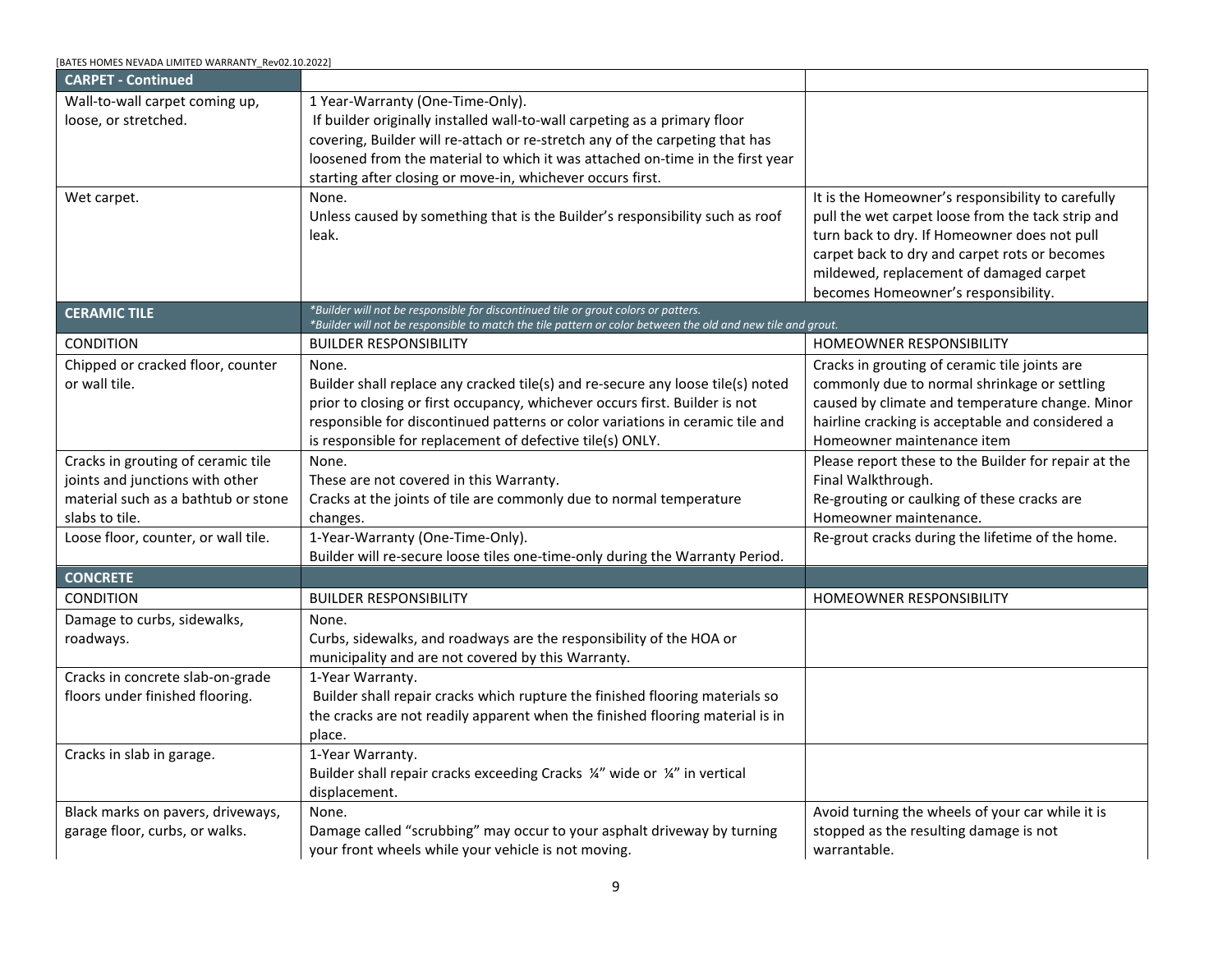<span id="page-9-1"></span><span id="page-9-0"></span>

| [BATES HOMES NEVADA LIMITED WARRANTY_Rev02.10.2022]                                                                            |                                                                                                                                                                                                                                                                                                                                              |                                                                                                                                                                                                                                                                                           |
|--------------------------------------------------------------------------------------------------------------------------------|----------------------------------------------------------------------------------------------------------------------------------------------------------------------------------------------------------------------------------------------------------------------------------------------------------------------------------------------|-------------------------------------------------------------------------------------------------------------------------------------------------------------------------------------------------------------------------------------------------------------------------------------------|
| <b>CARPET - Continued</b>                                                                                                      |                                                                                                                                                                                                                                                                                                                                              |                                                                                                                                                                                                                                                                                           |
| Wall-to-wall carpet coming up,<br>loose, or stretched.                                                                         | 1 Year-Warranty (One-Time-Only).<br>If builder originally installed wall-to-wall carpeting as a primary floor<br>covering, Builder will re-attach or re-stretch any of the carpeting that has<br>loosened from the material to which it was attached on-time in the first year<br>starting after closing or move-in, whichever occurs first. |                                                                                                                                                                                                                                                                                           |
| Wet carpet.                                                                                                                    | None.<br>Unless caused by something that is the Builder's responsibility such as roof<br>leak.                                                                                                                                                                                                                                               | It is the Homeowner's responsibility to carefully<br>pull the wet carpet loose from the tack strip and<br>turn back to dry. If Homeowner does not pull<br>carpet back to dry and carpet rots or becomes<br>mildewed, replacement of damaged carpet<br>becomes Homeowner's responsibility. |
| <b>CERAMIC TILE</b>                                                                                                            | *Builder will not be responsible for discontinued tile or grout colors or patters.<br>*Builder will not be responsible to match the tile pattern or color between the old and new tile and grout.                                                                                                                                            |                                                                                                                                                                                                                                                                                           |
| <b>CONDITION</b>                                                                                                               | <b>BUILDER RESPONSIBILITY</b>                                                                                                                                                                                                                                                                                                                | <b>HOMEOWNER RESPONSIBILITY</b>                                                                                                                                                                                                                                                           |
| Chipped or cracked floor, counter<br>or wall tile.                                                                             | None.<br>Builder shall replace any cracked tile(s) and re-secure any loose tile(s) noted<br>prior to closing or first occupancy, whichever occurs first. Builder is not<br>responsible for discontinued patterns or color variations in ceramic tile and<br>is responsible for replacement of defective tile(s) ONLY.                        | Cracks in grouting of ceramic tile joints are<br>commonly due to normal shrinkage or settling<br>caused by climate and temperature change. Minor<br>hairline cracking is acceptable and considered a<br>Homeowner maintenance item                                                        |
| Cracks in grouting of ceramic tile<br>joints and junctions with other<br>material such as a bathtub or stone<br>slabs to tile. | None.<br>These are not covered in this Warranty.<br>Cracks at the joints of tile are commonly due to normal temperature<br>changes.                                                                                                                                                                                                          | Please report these to the Builder for repair at the<br>Final Walkthrough.<br>Re-grouting or caulking of these cracks are<br>Homeowner maintenance.                                                                                                                                       |
| Loose floor, counter, or wall tile.                                                                                            | 1-Year-Warranty (One-Time-Only).<br>Builder will re-secure loose tiles one-time-only during the Warranty Period.                                                                                                                                                                                                                             | Re-grout cracks during the lifetime of the home.                                                                                                                                                                                                                                          |
| <b>CONCRETE</b>                                                                                                                |                                                                                                                                                                                                                                                                                                                                              |                                                                                                                                                                                                                                                                                           |
| <b>CONDITION</b>                                                                                                               | <b>BUILDER RESPONSIBILITY</b>                                                                                                                                                                                                                                                                                                                | <b>HOMEOWNER RESPONSIBILITY</b>                                                                                                                                                                                                                                                           |
| Damage to curbs, sidewalks,<br>roadways.                                                                                       | None.<br>Curbs, sidewalks, and roadways are the responsibility of the HOA or<br>municipality and are not covered by this Warranty.                                                                                                                                                                                                           |                                                                                                                                                                                                                                                                                           |
| Cracks in concrete slab-on-grade<br>floors under finished flooring.                                                            | 1-Year Warranty.<br>Builder shall repair cracks which rupture the finished flooring materials so<br>the cracks are not readily apparent when the finished flooring material is in<br>place.                                                                                                                                                  |                                                                                                                                                                                                                                                                                           |
| Cracks in slab in garage.                                                                                                      | 1-Year Warranty.<br>Builder shall repair cracks exceeding Cracks ¼" wide or ¼" in vertical<br>displacement.                                                                                                                                                                                                                                  |                                                                                                                                                                                                                                                                                           |
| Black marks on pavers, driveways,<br>garage floor, curbs, or walks.                                                            | None.<br>Damage called "scrubbing" may occur to your asphalt driveway by turning<br>your front wheels while your vehicle is not moving.                                                                                                                                                                                                      | Avoid turning the wheels of your car while it is<br>stopped as the resulting damage is not<br>warrantable.                                                                                                                                                                                |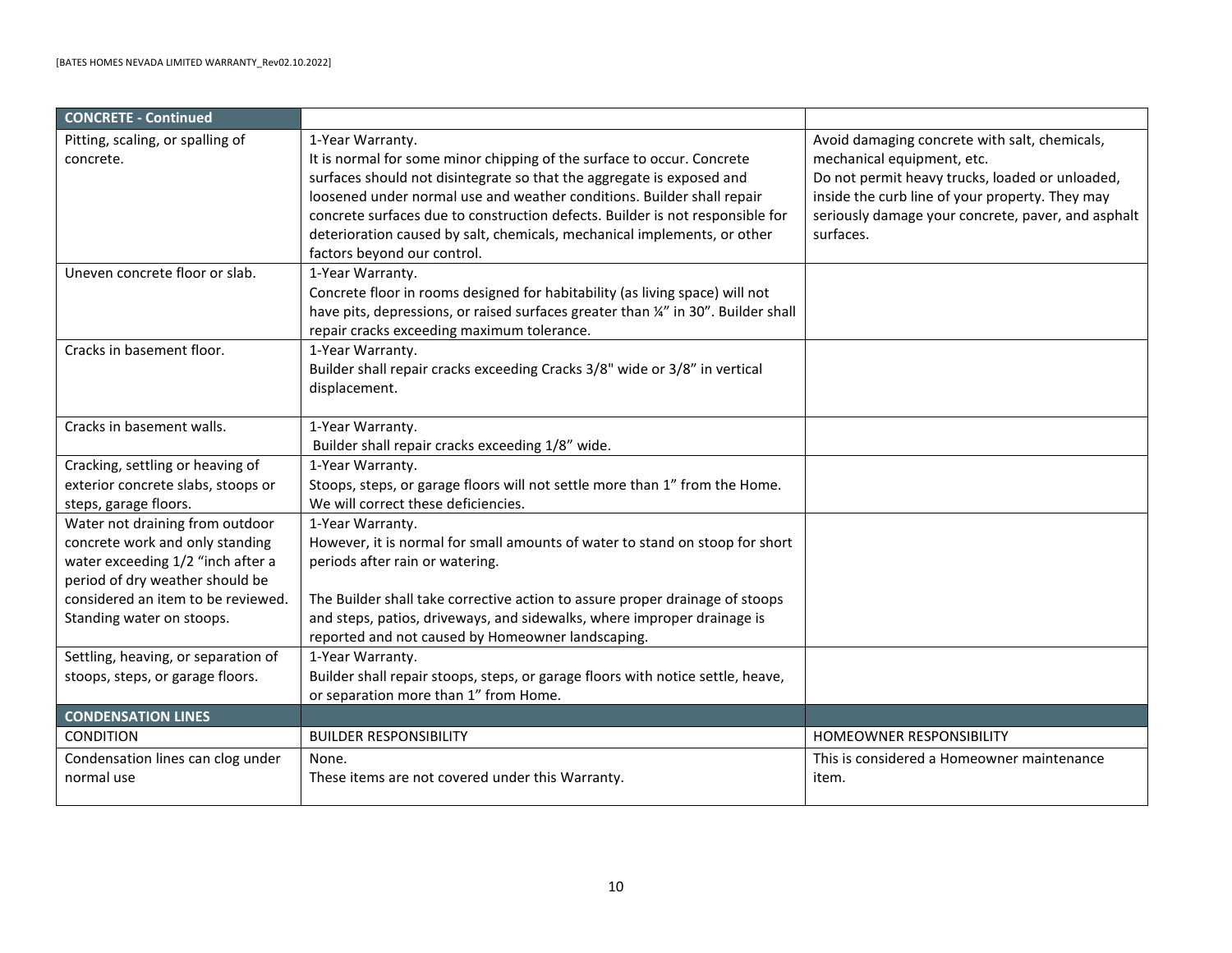<span id="page-10-0"></span>

| <b>CONCRETE - Continued</b>         |                                                                                  |                                                    |
|-------------------------------------|----------------------------------------------------------------------------------|----------------------------------------------------|
| Pitting, scaling, or spalling of    | 1-Year Warranty.                                                                 | Avoid damaging concrete with salt, chemicals,      |
| concrete.                           | It is normal for some minor chipping of the surface to occur. Concrete           | mechanical equipment, etc.                         |
|                                     | surfaces should not disintegrate so that the aggregate is exposed and            | Do not permit heavy trucks, loaded or unloaded,    |
|                                     | loosened under normal use and weather conditions. Builder shall repair           | inside the curb line of your property. They may    |
|                                     | concrete surfaces due to construction defects. Builder is not responsible for    | seriously damage your concrete, paver, and asphalt |
|                                     | deterioration caused by salt, chemicals, mechanical implements, or other         | surfaces.                                          |
|                                     | factors beyond our control.                                                      |                                                    |
| Uneven concrete floor or slab.      | 1-Year Warranty.                                                                 |                                                    |
|                                     | Concrete floor in rooms designed for habitability (as living space) will not     |                                                    |
|                                     | have pits, depressions, or raised surfaces greater than ¼" in 30". Builder shall |                                                    |
|                                     | repair cracks exceeding maximum tolerance.                                       |                                                    |
| Cracks in basement floor.           | 1-Year Warranty.                                                                 |                                                    |
|                                     | Builder shall repair cracks exceeding Cracks 3/8" wide or 3/8" in vertical       |                                                    |
|                                     | displacement.                                                                    |                                                    |
|                                     |                                                                                  |                                                    |
| Cracks in basement walls.           | 1-Year Warranty.                                                                 |                                                    |
|                                     | Builder shall repair cracks exceeding 1/8" wide.                                 |                                                    |
| Cracking, settling or heaving of    | 1-Year Warranty.                                                                 |                                                    |
| exterior concrete slabs, stoops or  | Stoops, steps, or garage floors will not settle more than 1" from the Home.      |                                                    |
| steps, garage floors.               | We will correct these deficiencies.                                              |                                                    |
| Water not draining from outdoor     | 1-Year Warranty.                                                                 |                                                    |
| concrete work and only standing     | However, it is normal for small amounts of water to stand on stoop for short     |                                                    |
| water exceeding 1/2 "inch after a   | periods after rain or watering.                                                  |                                                    |
| period of dry weather should be     |                                                                                  |                                                    |
| considered an item to be reviewed.  | The Builder shall take corrective action to assure proper drainage of stoops     |                                                    |
| Standing water on stoops.           | and steps, patios, driveways, and sidewalks, where improper drainage is          |                                                    |
|                                     | reported and not caused by Homeowner landscaping.                                |                                                    |
| Settling, heaving, or separation of | 1-Year Warranty.                                                                 |                                                    |
| stoops, steps, or garage floors.    | Builder shall repair stoops, steps, or garage floors with notice settle, heave,  |                                                    |
|                                     | or separation more than 1" from Home.                                            |                                                    |
| <b>CONDENSATION LINES</b>           |                                                                                  |                                                    |
| CONDITION                           | <b>BUILDER RESPONSIBILITY</b>                                                    | HOMEOWNER RESPONSIBILITY                           |
| Condensation lines can clog under   | None.                                                                            | This is considered a Homeowner maintenance         |
| normal use                          | These items are not covered under this Warranty.                                 | item.                                              |
|                                     |                                                                                  |                                                    |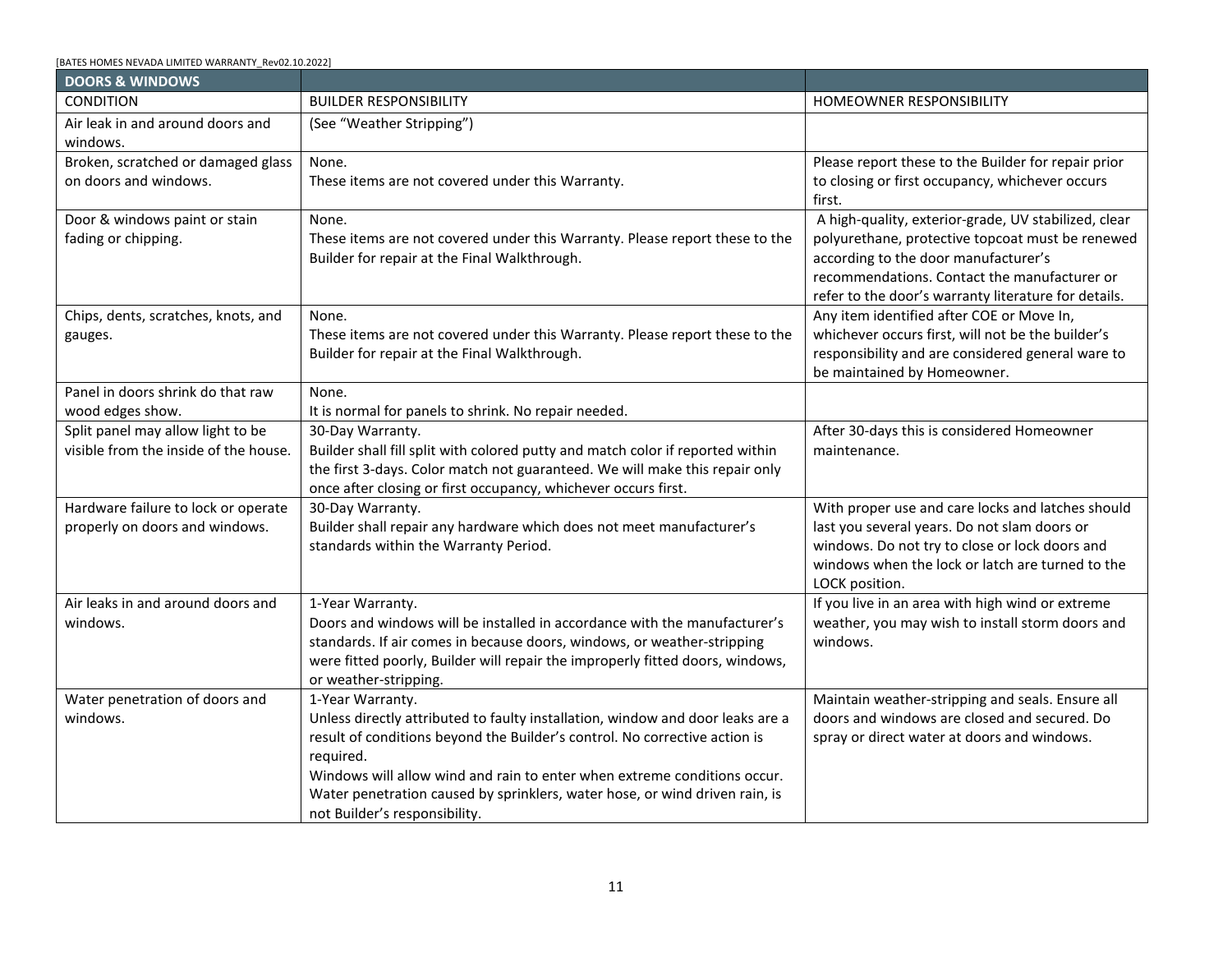| [BATES HOMES NEVADA LIMITED WARRANTY Rev02.10.2022] |  |
|-----------------------------------------------------|--|
|-----------------------------------------------------|--|

<span id="page-11-0"></span>

| <b>DOORS &amp; WINDOWS</b>                                                 |                                                                                                                                                                                                                                                                                                                                                                                           |                                                                                                                                                                                                                                                          |
|----------------------------------------------------------------------------|-------------------------------------------------------------------------------------------------------------------------------------------------------------------------------------------------------------------------------------------------------------------------------------------------------------------------------------------------------------------------------------------|----------------------------------------------------------------------------------------------------------------------------------------------------------------------------------------------------------------------------------------------------------|
| <b>CONDITION</b>                                                           | <b>BUILDER RESPONSIBILITY</b>                                                                                                                                                                                                                                                                                                                                                             | <b>HOMEOWNER RESPONSIBILITY</b>                                                                                                                                                                                                                          |
| Air leak in and around doors and<br>windows.                               | (See "Weather Stripping")                                                                                                                                                                                                                                                                                                                                                                 |                                                                                                                                                                                                                                                          |
| Broken, scratched or damaged glass<br>on doors and windows.                | None.<br>These items are not covered under this Warranty.                                                                                                                                                                                                                                                                                                                                 | Please report these to the Builder for repair prior<br>to closing or first occupancy, whichever occurs<br>first.                                                                                                                                         |
| Door & windows paint or stain<br>fading or chipping.                       | None.<br>These items are not covered under this Warranty. Please report these to the<br>Builder for repair at the Final Walkthrough.                                                                                                                                                                                                                                                      | A high-quality, exterior-grade, UV stabilized, clear<br>polyurethane, protective topcoat must be renewed<br>according to the door manufacturer's<br>recommendations. Contact the manufacturer or<br>refer to the door's warranty literature for details. |
| Chips, dents, scratches, knots, and<br>gauges.                             | None.<br>These items are not covered under this Warranty. Please report these to the<br>Builder for repair at the Final Walkthrough.                                                                                                                                                                                                                                                      | Any item identified after COE or Move In,<br>whichever occurs first, will not be the builder's<br>responsibility and are considered general ware to<br>be maintained by Homeowner.                                                                       |
| Panel in doors shrink do that raw<br>wood edges show.                      | None.<br>It is normal for panels to shrink. No repair needed.                                                                                                                                                                                                                                                                                                                             |                                                                                                                                                                                                                                                          |
| Split panel may allow light to be<br>visible from the inside of the house. | 30-Day Warranty.<br>Builder shall fill split with colored putty and match color if reported within<br>the first 3-days. Color match not guaranteed. We will make this repair only<br>once after closing or first occupancy, whichever occurs first.                                                                                                                                       | After 30-days this is considered Homeowner<br>maintenance.                                                                                                                                                                                               |
| Hardware failure to lock or operate<br>properly on doors and windows.      | 30-Day Warranty.<br>Builder shall repair any hardware which does not meet manufacturer's<br>standards within the Warranty Period.                                                                                                                                                                                                                                                         | With proper use and care locks and latches should<br>last you several years. Do not slam doors or<br>windows. Do not try to close or lock doors and<br>windows when the lock or latch are turned to the<br>LOCK position.                                |
| Air leaks in and around doors and<br>windows.                              | 1-Year Warranty.<br>Doors and windows will be installed in accordance with the manufacturer's<br>standards. If air comes in because doors, windows, or weather-stripping<br>were fitted poorly, Builder will repair the improperly fitted doors, windows,<br>or weather-stripping.                                                                                                        | If you live in an area with high wind or extreme<br>weather, you may wish to install storm doors and<br>windows.                                                                                                                                         |
| Water penetration of doors and<br>windows.                                 | 1-Year Warranty.<br>Unless directly attributed to faulty installation, window and door leaks are a<br>result of conditions beyond the Builder's control. No corrective action is<br>required.<br>Windows will allow wind and rain to enter when extreme conditions occur.<br>Water penetration caused by sprinklers, water hose, or wind driven rain, is<br>not Builder's responsibility. | Maintain weather-stripping and seals. Ensure all<br>doors and windows are closed and secured. Do<br>spray or direct water at doors and windows.                                                                                                          |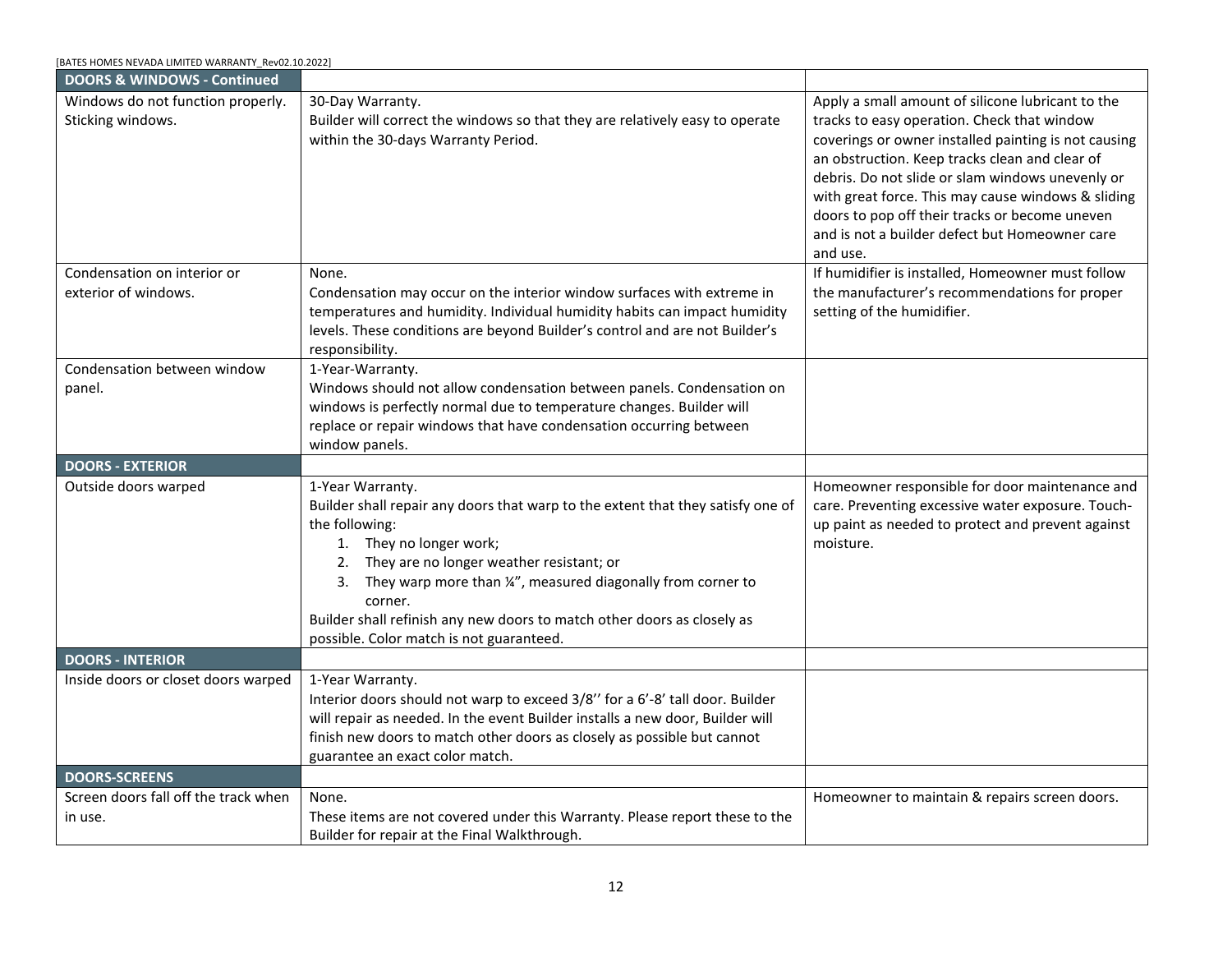<span id="page-12-2"></span><span id="page-12-1"></span><span id="page-12-0"></span>

| [BATES HOMES NEVADA LIMITED WARRANTY Rev02.10.2022]    |                                                                                                                                                                                                                                                                                                                                                                                                      |                                                                                                                                                                                                                                                                                                                                                                                                                                      |
|--------------------------------------------------------|------------------------------------------------------------------------------------------------------------------------------------------------------------------------------------------------------------------------------------------------------------------------------------------------------------------------------------------------------------------------------------------------------|--------------------------------------------------------------------------------------------------------------------------------------------------------------------------------------------------------------------------------------------------------------------------------------------------------------------------------------------------------------------------------------------------------------------------------------|
| <b>DOORS &amp; WINDOWS - Continued</b>                 |                                                                                                                                                                                                                                                                                                                                                                                                      |                                                                                                                                                                                                                                                                                                                                                                                                                                      |
| Windows do not function properly.<br>Sticking windows. | 30-Day Warranty.<br>Builder will correct the windows so that they are relatively easy to operate<br>within the 30-days Warranty Period.                                                                                                                                                                                                                                                              | Apply a small amount of silicone lubricant to the<br>tracks to easy operation. Check that window<br>coverings or owner installed painting is not causing<br>an obstruction. Keep tracks clean and clear of<br>debris. Do not slide or slam windows unevenly or<br>with great force. This may cause windows & sliding<br>doors to pop off their tracks or become uneven<br>and is not a builder defect but Homeowner care<br>and use. |
| Condensation on interior or<br>exterior of windows.    | None.<br>Condensation may occur on the interior window surfaces with extreme in<br>temperatures and humidity. Individual humidity habits can impact humidity                                                                                                                                                                                                                                         | If humidifier is installed, Homeowner must follow<br>the manufacturer's recommendations for proper<br>setting of the humidifier.                                                                                                                                                                                                                                                                                                     |
|                                                        | levels. These conditions are beyond Builder's control and are not Builder's<br>responsibility.                                                                                                                                                                                                                                                                                                       |                                                                                                                                                                                                                                                                                                                                                                                                                                      |
| Condensation between window<br>panel.                  | 1-Year-Warranty.<br>Windows should not allow condensation between panels. Condensation on<br>windows is perfectly normal due to temperature changes. Builder will<br>replace or repair windows that have condensation occurring between<br>window panels.                                                                                                                                            |                                                                                                                                                                                                                                                                                                                                                                                                                                      |
| <b>DOORS - EXTERIOR</b>                                |                                                                                                                                                                                                                                                                                                                                                                                                      |                                                                                                                                                                                                                                                                                                                                                                                                                                      |
| Outside doors warped                                   | 1-Year Warranty.<br>Builder shall repair any doors that warp to the extent that they satisfy one of<br>the following:<br>1. They no longer work;<br>2. They are no longer weather resistant; or<br>3. They warp more than 1/4", measured diagonally from corner to<br>corner.<br>Builder shall refinish any new doors to match other doors as closely as<br>possible. Color match is not guaranteed. | Homeowner responsible for door maintenance and<br>care. Preventing excessive water exposure. Touch-<br>up paint as needed to protect and prevent against<br>moisture.                                                                                                                                                                                                                                                                |
| <b>DOORS - INTERIOR</b>                                |                                                                                                                                                                                                                                                                                                                                                                                                      |                                                                                                                                                                                                                                                                                                                                                                                                                                      |
| Inside doors or closet doors warped                    | 1-Year Warranty.<br>Interior doors should not warp to exceed 3/8" for a 6'-8' tall door. Builder<br>will repair as needed. In the event Builder installs a new door, Builder will<br>finish new doors to match other doors as closely as possible but cannot<br>guarantee an exact color match.                                                                                                      |                                                                                                                                                                                                                                                                                                                                                                                                                                      |
| <b>DOORS-SCREENS</b>                                   |                                                                                                                                                                                                                                                                                                                                                                                                      |                                                                                                                                                                                                                                                                                                                                                                                                                                      |
| Screen doors fall off the track when<br>in use.        | None.<br>These items are not covered under this Warranty. Please report these to the<br>Builder for repair at the Final Walkthrough.                                                                                                                                                                                                                                                                 | Homeowner to maintain & repairs screen doors.                                                                                                                                                                                                                                                                                                                                                                                        |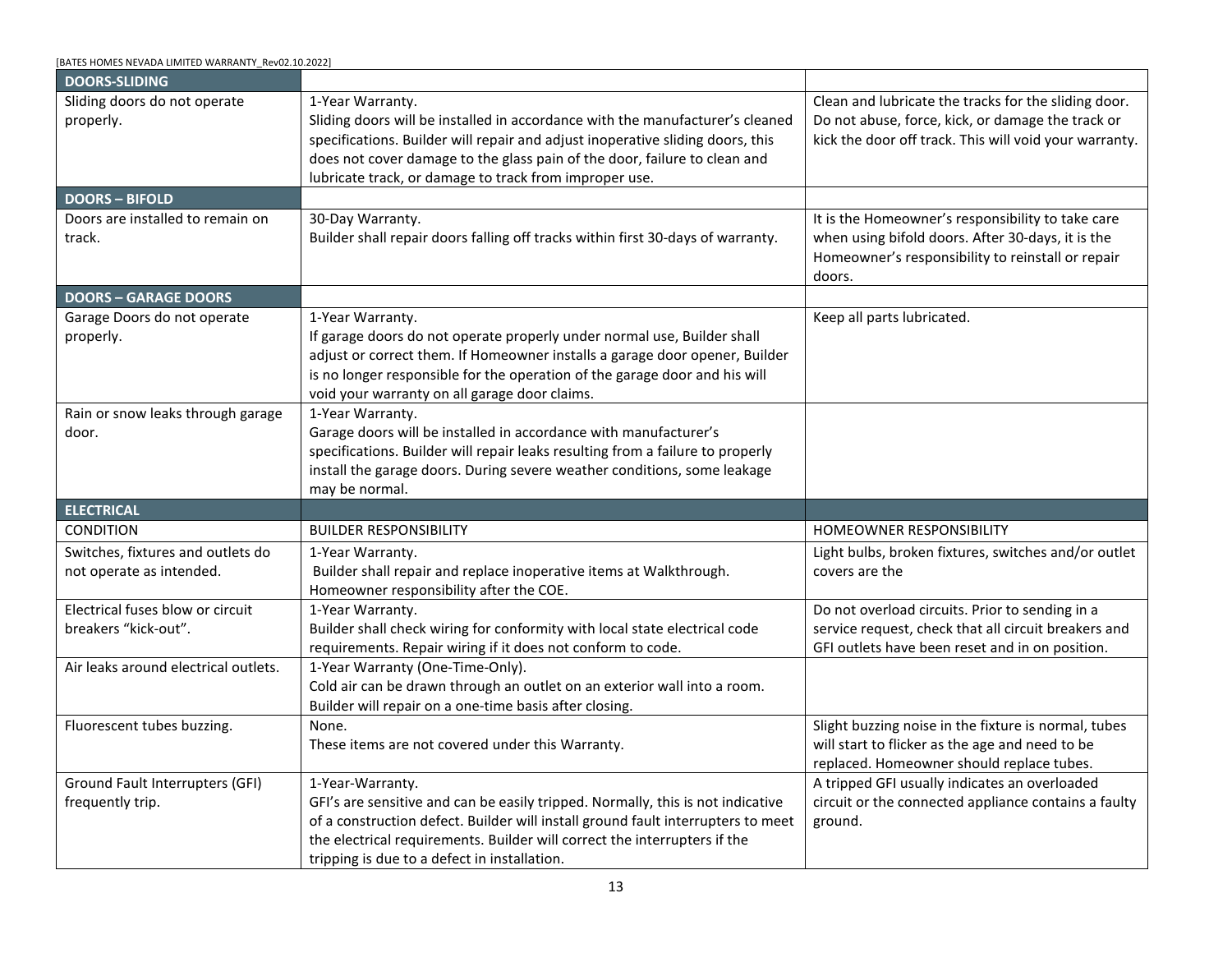<span id="page-13-3"></span><span id="page-13-2"></span><span id="page-13-1"></span><span id="page-13-0"></span>

| [BATES HOMES NEVADA LIMITED WARRANTY Rev02.10.2022]           |                                                                                                                                                                                                                                                                                                                            |                                                                                                                                                                       |
|---------------------------------------------------------------|----------------------------------------------------------------------------------------------------------------------------------------------------------------------------------------------------------------------------------------------------------------------------------------------------------------------------|-----------------------------------------------------------------------------------------------------------------------------------------------------------------------|
| <b>DOORS-SLIDING</b>                                          |                                                                                                                                                                                                                                                                                                                            |                                                                                                                                                                       |
| Sliding doors do not operate<br>properly.                     | 1-Year Warranty.<br>Sliding doors will be installed in accordance with the manufacturer's cleaned<br>specifications. Builder will repair and adjust inoperative sliding doors, this<br>does not cover damage to the glass pain of the door, failure to clean and<br>lubricate track, or damage to track from improper use. | Clean and lubricate the tracks for the sliding door.<br>Do not abuse, force, kick, or damage the track or<br>kick the door off track. This will void your warranty.   |
| <b>DOORS-BIFOLD</b>                                           |                                                                                                                                                                                                                                                                                                                            |                                                                                                                                                                       |
| Doors are installed to remain on<br>track.                    | 30-Day Warranty.<br>Builder shall repair doors falling off tracks within first 30-days of warranty.                                                                                                                                                                                                                        | It is the Homeowner's responsibility to take care<br>when using bifold doors. After 30-days, it is the<br>Homeowner's responsibility to reinstall or repair<br>doors. |
| <b>DOORS - GARAGE DOORS</b>                                   |                                                                                                                                                                                                                                                                                                                            |                                                                                                                                                                       |
| Garage Doors do not operate<br>properly.                      | 1-Year Warranty.<br>If garage doors do not operate properly under normal use, Builder shall<br>adjust or correct them. If Homeowner installs a garage door opener, Builder<br>is no longer responsible for the operation of the garage door and his will<br>void your warranty on all garage door claims.                  | Keep all parts lubricated.                                                                                                                                            |
| Rain or snow leaks through garage<br>door.                    | 1-Year Warranty.<br>Garage doors will be installed in accordance with manufacturer's<br>specifications. Builder will repair leaks resulting from a failure to properly<br>install the garage doors. During severe weather conditions, some leakage<br>may be normal.                                                       |                                                                                                                                                                       |
| <b>ELECTRICAL</b>                                             |                                                                                                                                                                                                                                                                                                                            |                                                                                                                                                                       |
| CONDITION                                                     | <b>BUILDER RESPONSIBILITY</b>                                                                                                                                                                                                                                                                                              | HOMEOWNER RESPONSIBILITY                                                                                                                                              |
| Switches, fixtures and outlets do<br>not operate as intended. | 1-Year Warranty.<br>Builder shall repair and replace inoperative items at Walkthrough.<br>Homeowner responsibility after the COE.                                                                                                                                                                                          | Light bulbs, broken fixtures, switches and/or outlet<br>covers are the                                                                                                |
| Electrical fuses blow or circuit<br>breakers "kick-out".      | 1-Year Warranty.<br>Builder shall check wiring for conformity with local state electrical code<br>requirements. Repair wiring if it does not conform to code.                                                                                                                                                              | Do not overload circuits. Prior to sending in a<br>service request, check that all circuit breakers and<br>GFI outlets have been reset and in on position.            |
| Air leaks around electrical outlets.                          | 1-Year Warranty (One-Time-Only).<br>Cold air can be drawn through an outlet on an exterior wall into a room.<br>Builder will repair on a one-time basis after closing.                                                                                                                                                     |                                                                                                                                                                       |
| Fluorescent tubes buzzing.                                    | None.<br>These items are not covered under this Warranty.                                                                                                                                                                                                                                                                  | Slight buzzing noise in the fixture is normal, tubes<br>will start to flicker as the age and need to be<br>replaced. Homeowner should replace tubes.                  |
| Ground Fault Interrupters (GFI)<br>frequently trip.           | 1-Year-Warranty.<br>GFI's are sensitive and can be easily tripped. Normally, this is not indicative<br>of a construction defect. Builder will install ground fault interrupters to meet<br>the electrical requirements. Builder will correct the interrupters if the<br>tripping is due to a defect in installation.       | A tripped GFI usually indicates an overloaded<br>circuit or the connected appliance contains a faulty<br>ground.                                                      |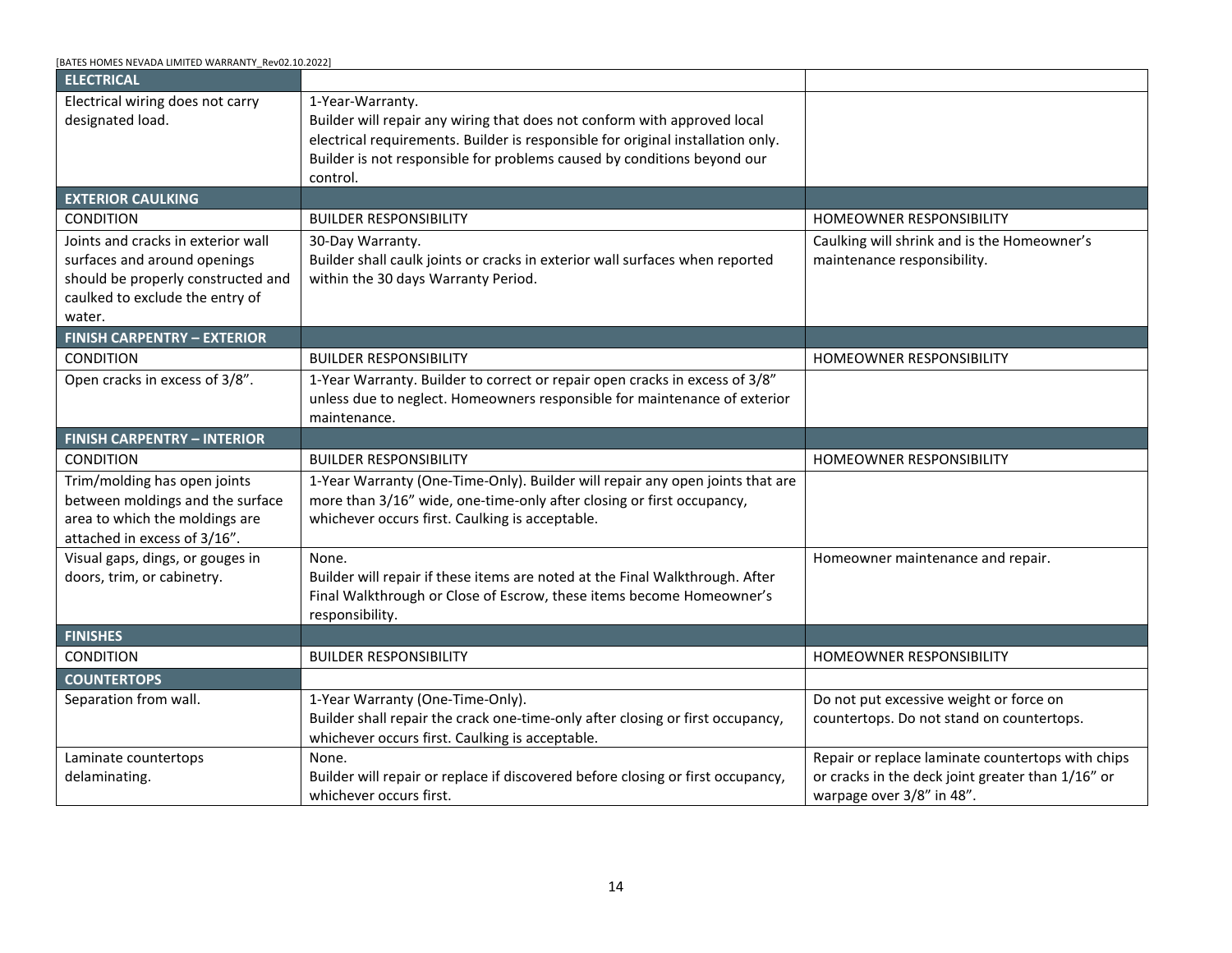<span id="page-14-4"></span><span id="page-14-3"></span><span id="page-14-2"></span><span id="page-14-1"></span><span id="page-14-0"></span>

| BATES HOMES NEVADA LIMITED WARRANTY Rev02.10.2022]                                                                                 |                                                                                                                                                                                                                                                                        |                                                                                      |
|------------------------------------------------------------------------------------------------------------------------------------|------------------------------------------------------------------------------------------------------------------------------------------------------------------------------------------------------------------------------------------------------------------------|--------------------------------------------------------------------------------------|
| <b>ELECTRICAL</b>                                                                                                                  |                                                                                                                                                                                                                                                                        |                                                                                      |
| Electrical wiring does not carry<br>designated load.                                                                               | 1-Year-Warranty.<br>Builder will repair any wiring that does not conform with approved local<br>electrical requirements. Builder is responsible for original installation only.<br>Builder is not responsible for problems caused by conditions beyond our<br>control. |                                                                                      |
| <b>EXTERIOR CAULKING</b>                                                                                                           |                                                                                                                                                                                                                                                                        |                                                                                      |
| <b>CONDITION</b>                                                                                                                   | <b>BUILDER RESPONSIBILITY</b>                                                                                                                                                                                                                                          | <b>HOMEOWNER RESPONSIBILITY</b>                                                      |
| Joints and cracks in exterior wall                                                                                                 | 30-Day Warranty.                                                                                                                                                                                                                                                       | Caulking will shrink and is the Homeowner's                                          |
| surfaces and around openings                                                                                                       | Builder shall caulk joints or cracks in exterior wall surfaces when reported                                                                                                                                                                                           | maintenance responsibility.                                                          |
| should be properly constructed and                                                                                                 | within the 30 days Warranty Period.                                                                                                                                                                                                                                    |                                                                                      |
| caulked to exclude the entry of                                                                                                    |                                                                                                                                                                                                                                                                        |                                                                                      |
| water.                                                                                                                             |                                                                                                                                                                                                                                                                        |                                                                                      |
| <b>FINISH CARPENTRY - EXTERIOR</b>                                                                                                 |                                                                                                                                                                                                                                                                        |                                                                                      |
| <b>CONDITION</b>                                                                                                                   | <b>BUILDER RESPONSIBILITY</b>                                                                                                                                                                                                                                          | <b>HOMEOWNER RESPONSIBILITY</b>                                                      |
| Open cracks in excess of 3/8".                                                                                                     | 1-Year Warranty. Builder to correct or repair open cracks in excess of 3/8"<br>unless due to neglect. Homeowners responsible for maintenance of exterior<br>maintenance.                                                                                               |                                                                                      |
| <b>FINISH CARPENTRY - INTERIOR</b>                                                                                                 |                                                                                                                                                                                                                                                                        |                                                                                      |
| CONDITION                                                                                                                          | <b>BUILDER RESPONSIBILITY</b>                                                                                                                                                                                                                                          | HOMEOWNER RESPONSIBILITY                                                             |
| Trim/molding has open joints<br>between moldings and the surface<br>area to which the moldings are<br>attached in excess of 3/16". | 1-Year Warranty (One-Time-Only). Builder will repair any open joints that are<br>more than 3/16" wide, one-time-only after closing or first occupancy,<br>whichever occurs first. Caulking is acceptable.                                                              |                                                                                      |
| Visual gaps, dings, or gouges in<br>doors, trim, or cabinetry.                                                                     | None.<br>Builder will repair if these items are noted at the Final Walkthrough. After<br>Final Walkthrough or Close of Escrow, these items become Homeowner's<br>responsibility.                                                                                       | Homeowner maintenance and repair.                                                    |
| <b>FINISHES</b>                                                                                                                    |                                                                                                                                                                                                                                                                        |                                                                                      |
| <b>CONDITION</b>                                                                                                                   | <b>BUILDER RESPONSIBILITY</b>                                                                                                                                                                                                                                          | HOMEOWNER RESPONSIBILITY                                                             |
| <b>COUNTERTOPS</b>                                                                                                                 |                                                                                                                                                                                                                                                                        |                                                                                      |
| Separation from wall.                                                                                                              | 1-Year Warranty (One-Time-Only).<br>Builder shall repair the crack one-time-only after closing or first occupancy,<br>whichever occurs first. Caulking is acceptable.                                                                                                  | Do not put excessive weight or force on<br>countertops. Do not stand on countertops. |
| Laminate countertops                                                                                                               | None.                                                                                                                                                                                                                                                                  | Repair or replace laminate countertops with chips                                    |
| delaminating.                                                                                                                      | Builder will repair or replace if discovered before closing or first occupancy,<br>whichever occurs first.                                                                                                                                                             | or cracks in the deck joint greater than 1/16" or<br>warpage over 3/8" in 48".       |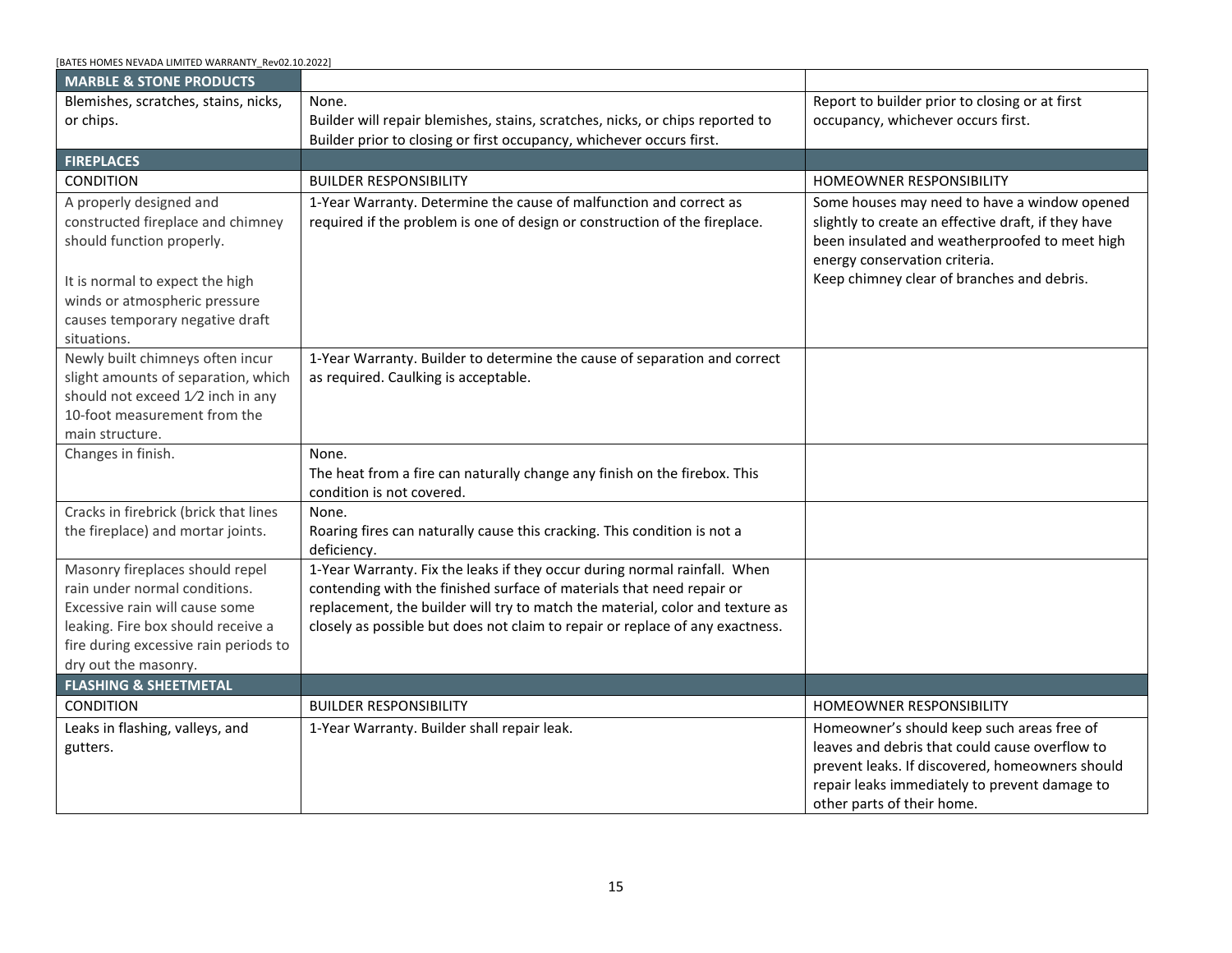<span id="page-15-2"></span><span id="page-15-1"></span><span id="page-15-0"></span>

| [BATES HOMES NEVADA LIMITED WARRANTY_Rev02.10.2022]                                                                                                                                                             |                                                                                                                                                                                                                                                                                                                      |                                                                                                                                                                                                                                      |
|-----------------------------------------------------------------------------------------------------------------------------------------------------------------------------------------------------------------|----------------------------------------------------------------------------------------------------------------------------------------------------------------------------------------------------------------------------------------------------------------------------------------------------------------------|--------------------------------------------------------------------------------------------------------------------------------------------------------------------------------------------------------------------------------------|
| <b>MARBLE &amp; STONE PRODUCTS</b>                                                                                                                                                                              |                                                                                                                                                                                                                                                                                                                      |                                                                                                                                                                                                                                      |
| Blemishes, scratches, stains, nicks,                                                                                                                                                                            | None.                                                                                                                                                                                                                                                                                                                | Report to builder prior to closing or at first                                                                                                                                                                                       |
| or chips.                                                                                                                                                                                                       | Builder will repair blemishes, stains, scratches, nicks, or chips reported to                                                                                                                                                                                                                                        | occupancy, whichever occurs first.                                                                                                                                                                                                   |
|                                                                                                                                                                                                                 | Builder prior to closing or first occupancy, whichever occurs first.                                                                                                                                                                                                                                                 |                                                                                                                                                                                                                                      |
| <b>FIREPLACES</b>                                                                                                                                                                                               |                                                                                                                                                                                                                                                                                                                      |                                                                                                                                                                                                                                      |
| CONDITION                                                                                                                                                                                                       | <b>BUILDER RESPONSIBILITY</b>                                                                                                                                                                                                                                                                                        | HOMEOWNER RESPONSIBILITY                                                                                                                                                                                                             |
| A properly designed and<br>constructed fireplace and chimney<br>should function properly.<br>It is normal to expect the high<br>winds or atmospheric pressure<br>causes temporary negative draft<br>situations. | 1-Year Warranty. Determine the cause of malfunction and correct as<br>required if the problem is one of design or construction of the fireplace.                                                                                                                                                                     | Some houses may need to have a window opened<br>slightly to create an effective draft, if they have<br>been insulated and weatherproofed to meet high<br>energy conservation criteria.<br>Keep chimney clear of branches and debris. |
| Newly built chimneys often incur<br>slight amounts of separation, which<br>should not exceed 1/2 inch in any<br>10-foot measurement from the<br>main structure.                                                 | 1-Year Warranty. Builder to determine the cause of separation and correct<br>as required. Caulking is acceptable.                                                                                                                                                                                                    |                                                                                                                                                                                                                                      |
| Changes in finish.                                                                                                                                                                                              | None.<br>The heat from a fire can naturally change any finish on the firebox. This<br>condition is not covered.                                                                                                                                                                                                      |                                                                                                                                                                                                                                      |
| Cracks in firebrick (brick that lines<br>the fireplace) and mortar joints.                                                                                                                                      | None.<br>Roaring fires can naturally cause this cracking. This condition is not a<br>deficiency.                                                                                                                                                                                                                     |                                                                                                                                                                                                                                      |
| Masonry fireplaces should repel<br>rain under normal conditions.<br>Excessive rain will cause some<br>leaking. Fire box should receive a<br>fire during excessive rain periods to<br>dry out the masonry.       | 1-Year Warranty. Fix the leaks if they occur during normal rainfall. When<br>contending with the finished surface of materials that need repair or<br>replacement, the builder will try to match the material, color and texture as<br>closely as possible but does not claim to repair or replace of any exactness. |                                                                                                                                                                                                                                      |
| <b>FLASHING &amp; SHEETMETAL</b>                                                                                                                                                                                |                                                                                                                                                                                                                                                                                                                      |                                                                                                                                                                                                                                      |
| <b>CONDITION</b>                                                                                                                                                                                                | <b>BUILDER RESPONSIBILITY</b>                                                                                                                                                                                                                                                                                        | <b>HOMEOWNER RESPONSIBILITY</b>                                                                                                                                                                                                      |
| Leaks in flashing, valleys, and<br>gutters.                                                                                                                                                                     | 1-Year Warranty. Builder shall repair leak.                                                                                                                                                                                                                                                                          | Homeowner's should keep such areas free of<br>leaves and debris that could cause overflow to<br>prevent leaks. If discovered, homeowners should<br>repair leaks immediately to prevent damage to<br>other parts of their home.       |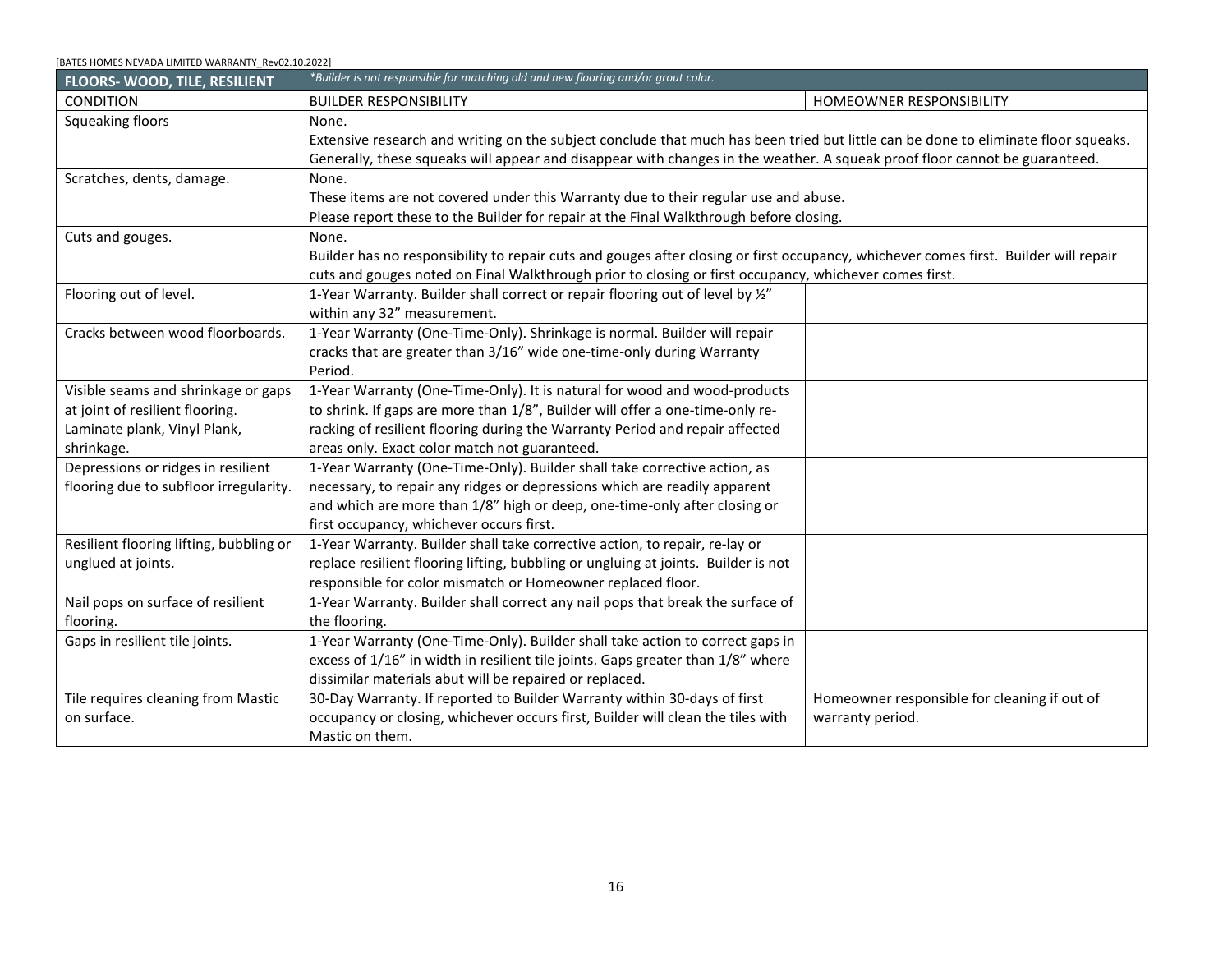<span id="page-16-0"></span>

| [BATES HOMES NEVADA LIMITED WARRANTY Rev02.10.2022] |                                                                                                                                      |                                              |  |
|-----------------------------------------------------|--------------------------------------------------------------------------------------------------------------------------------------|----------------------------------------------|--|
| FLOORS-WOOD, TILE, RESILIENT                        | *Builder is not responsible for matching old and new flooring and/or grout color.                                                    |                                              |  |
| <b>CONDITION</b>                                    | <b>BUILDER RESPONSIBILITY</b>                                                                                                        | HOMEOWNER RESPONSIBILITY                     |  |
| Squeaking floors                                    | None.                                                                                                                                |                                              |  |
|                                                     | Extensive research and writing on the subject conclude that much has been tried but little can be done to eliminate floor squeaks.   |                                              |  |
|                                                     | Generally, these squeaks will appear and disappear with changes in the weather. A squeak proof floor cannot be guaranteed.           |                                              |  |
| Scratches, dents, damage.                           | None.                                                                                                                                |                                              |  |
|                                                     | These items are not covered under this Warranty due to their regular use and abuse.                                                  |                                              |  |
|                                                     | Please report these to the Builder for repair at the Final Walkthrough before closing.                                               |                                              |  |
| Cuts and gouges.                                    | None.                                                                                                                                |                                              |  |
|                                                     | Builder has no responsibility to repair cuts and gouges after closing or first occupancy, whichever comes first. Builder will repair |                                              |  |
|                                                     | cuts and gouges noted on Final Walkthrough prior to closing or first occupancy, whichever comes first.                               |                                              |  |
| Flooring out of level.                              | 1-Year Warranty. Builder shall correct or repair flooring out of level by 1/2"                                                       |                                              |  |
|                                                     | within any 32" measurement.                                                                                                          |                                              |  |
| Cracks between wood floorboards.                    | 1-Year Warranty (One-Time-Only). Shrinkage is normal. Builder will repair                                                            |                                              |  |
|                                                     | cracks that are greater than 3/16" wide one-time-only during Warranty                                                                |                                              |  |
|                                                     | Period.                                                                                                                              |                                              |  |
| Visible seams and shrinkage or gaps                 | 1-Year Warranty (One-Time-Only). It is natural for wood and wood-products                                                            |                                              |  |
| at joint of resilient flooring.                     | to shrink. If gaps are more than 1/8", Builder will offer a one-time-only re-                                                        |                                              |  |
| Laminate plank, Vinyl Plank,                        | racking of resilient flooring during the Warranty Period and repair affected                                                         |                                              |  |
| shrinkage.                                          | areas only. Exact color match not guaranteed.                                                                                        |                                              |  |
| Depressions or ridges in resilient                  | 1-Year Warranty (One-Time-Only). Builder shall take corrective action, as                                                            |                                              |  |
| flooring due to subfloor irregularity.              | necessary, to repair any ridges or depressions which are readily apparent                                                            |                                              |  |
|                                                     | and which are more than 1/8" high or deep, one-time-only after closing or                                                            |                                              |  |
|                                                     | first occupancy, whichever occurs first.                                                                                             |                                              |  |
| Resilient flooring lifting, bubbling or             | 1-Year Warranty. Builder shall take corrective action, to repair, re-lay or                                                          |                                              |  |
| unglued at joints.                                  | replace resilient flooring lifting, bubbling or ungluing at joints. Builder is not                                                   |                                              |  |
|                                                     | responsible for color mismatch or Homeowner replaced floor.                                                                          |                                              |  |
| Nail pops on surface of resilient                   | 1-Year Warranty. Builder shall correct any nail pops that break the surface of                                                       |                                              |  |
| flooring.                                           | the flooring.                                                                                                                        |                                              |  |
| Gaps in resilient tile joints.                      | 1-Year Warranty (One-Time-Only). Builder shall take action to correct gaps in                                                        |                                              |  |
|                                                     | excess of 1/16" in width in resilient tile joints. Gaps greater than 1/8" where                                                      |                                              |  |
|                                                     | dissimilar materials abut will be repaired or replaced.                                                                              |                                              |  |
| Tile requires cleaning from Mastic                  | 30-Day Warranty. If reported to Builder Warranty within 30-days of first                                                             | Homeowner responsible for cleaning if out of |  |
| on surface.                                         | occupancy or closing, whichever occurs first, Builder will clean the tiles with                                                      | warranty period.                             |  |
|                                                     | Mastic on them.                                                                                                                      |                                              |  |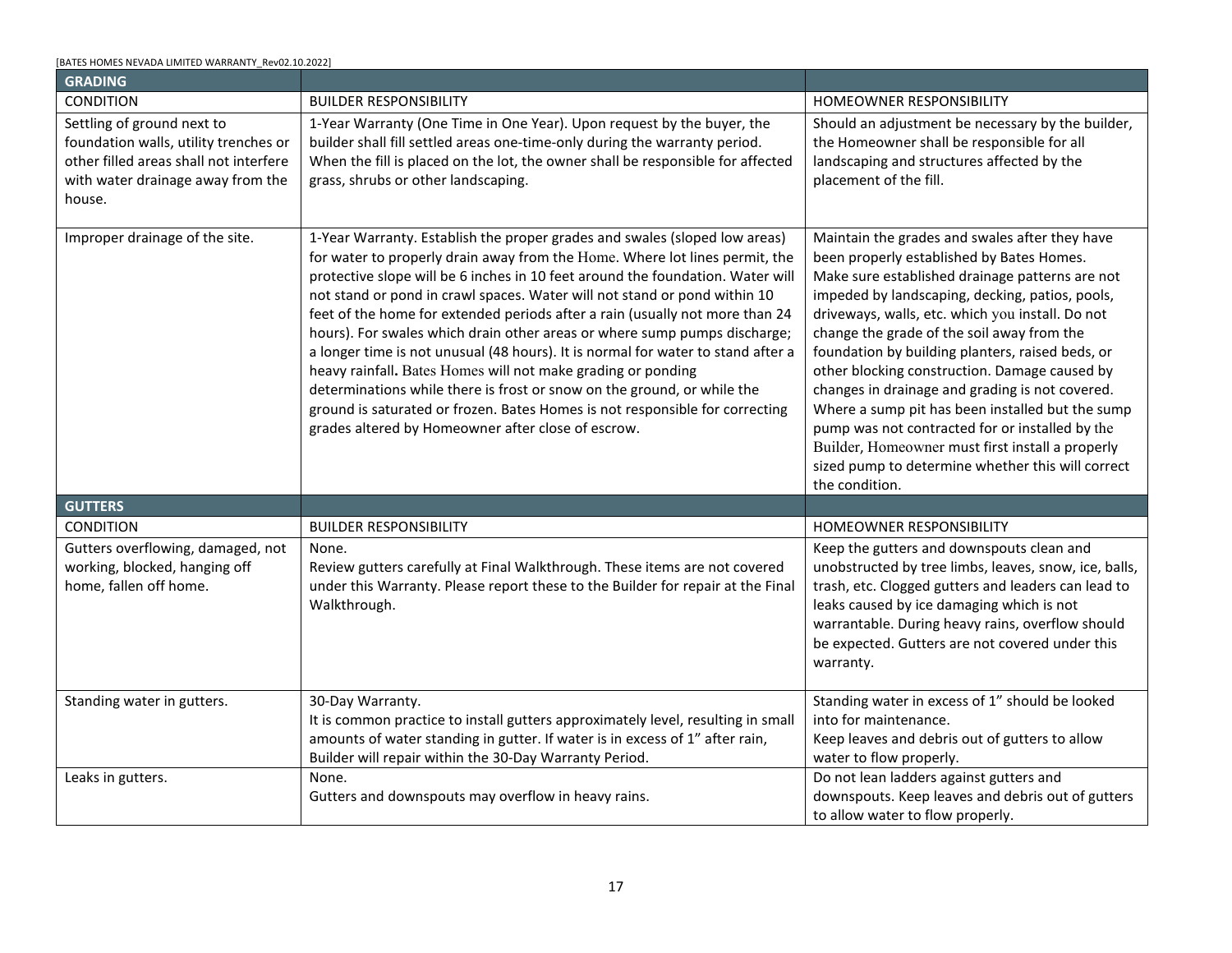| [BATES HOMES NEVADA LIMITED WARRANTY Rev02.10.2022] |  |
|-----------------------------------------------------|--|
|                                                     |  |

<span id="page-17-1"></span><span id="page-17-0"></span>

| <b>GRADING</b>                                                                                                                                               |                                                                                                                                                                                                                                                                                                                                                                                                                                                                                                                                                                                                                                                                                                                                                                                                                                                            |                                                                                                                                                                                                                                                                                                                                                                                                                                                                                                                                                                                                                                                                                               |
|--------------------------------------------------------------------------------------------------------------------------------------------------------------|------------------------------------------------------------------------------------------------------------------------------------------------------------------------------------------------------------------------------------------------------------------------------------------------------------------------------------------------------------------------------------------------------------------------------------------------------------------------------------------------------------------------------------------------------------------------------------------------------------------------------------------------------------------------------------------------------------------------------------------------------------------------------------------------------------------------------------------------------------|-----------------------------------------------------------------------------------------------------------------------------------------------------------------------------------------------------------------------------------------------------------------------------------------------------------------------------------------------------------------------------------------------------------------------------------------------------------------------------------------------------------------------------------------------------------------------------------------------------------------------------------------------------------------------------------------------|
| CONDITION                                                                                                                                                    | <b>BUILDER RESPONSIBILITY</b>                                                                                                                                                                                                                                                                                                                                                                                                                                                                                                                                                                                                                                                                                                                                                                                                                              | HOMEOWNER RESPONSIBILITY                                                                                                                                                                                                                                                                                                                                                                                                                                                                                                                                                                                                                                                                      |
| Settling of ground next to<br>foundation walls, utility trenches or<br>other filled areas shall not interfere<br>with water drainage away from the<br>house. | 1-Year Warranty (One Time in One Year). Upon request by the buyer, the<br>builder shall fill settled areas one-time-only during the warranty period.<br>When the fill is placed on the lot, the owner shall be responsible for affected<br>grass, shrubs or other landscaping.                                                                                                                                                                                                                                                                                                                                                                                                                                                                                                                                                                             | Should an adjustment be necessary by the builder,<br>the Homeowner shall be responsible for all<br>landscaping and structures affected by the<br>placement of the fill.                                                                                                                                                                                                                                                                                                                                                                                                                                                                                                                       |
| Improper drainage of the site.                                                                                                                               | 1-Year Warranty. Establish the proper grades and swales (sloped low areas)<br>for water to properly drain away from the Home. Where lot lines permit, the<br>protective slope will be 6 inches in 10 feet around the foundation. Water will<br>not stand or pond in crawl spaces. Water will not stand or pond within 10<br>feet of the home for extended periods after a rain (usually not more than 24<br>hours). For swales which drain other areas or where sump pumps discharge;<br>a longer time is not unusual (48 hours). It is normal for water to stand after a<br>heavy rainfall. Bates Homes will not make grading or ponding<br>determinations while there is frost or snow on the ground, or while the<br>ground is saturated or frozen. Bates Homes is not responsible for correcting<br>grades altered by Homeowner after close of escrow. | Maintain the grades and swales after they have<br>been properly established by Bates Homes.<br>Make sure established drainage patterns are not<br>impeded by landscaping, decking, patios, pools,<br>driveways, walls, etc. which you install. Do not<br>change the grade of the soil away from the<br>foundation by building planters, raised beds, or<br>other blocking construction. Damage caused by<br>changes in drainage and grading is not covered.<br>Where a sump pit has been installed but the sump<br>pump was not contracted for or installed by the<br>Builder, Homeowner must first install a properly<br>sized pump to determine whether this will correct<br>the condition. |
| <b>GUTTERS</b>                                                                                                                                               |                                                                                                                                                                                                                                                                                                                                                                                                                                                                                                                                                                                                                                                                                                                                                                                                                                                            |                                                                                                                                                                                                                                                                                                                                                                                                                                                                                                                                                                                                                                                                                               |
| <b>CONDITION</b>                                                                                                                                             | <b>BUILDER RESPONSIBILITY</b>                                                                                                                                                                                                                                                                                                                                                                                                                                                                                                                                                                                                                                                                                                                                                                                                                              | HOMEOWNER RESPONSIBILITY                                                                                                                                                                                                                                                                                                                                                                                                                                                                                                                                                                                                                                                                      |
| Gutters overflowing, damaged, not<br>working, blocked, hanging off<br>home, fallen off home.                                                                 | None.<br>Review gutters carefully at Final Walkthrough. These items are not covered<br>under this Warranty. Please report these to the Builder for repair at the Final<br>Walkthrough.                                                                                                                                                                                                                                                                                                                                                                                                                                                                                                                                                                                                                                                                     | Keep the gutters and downspouts clean and<br>unobstructed by tree limbs, leaves, snow, ice, balls,<br>trash, etc. Clogged gutters and leaders can lead to<br>leaks caused by ice damaging which is not<br>warrantable. During heavy rains, overflow should<br>be expected. Gutters are not covered under this<br>warranty.                                                                                                                                                                                                                                                                                                                                                                    |
| Standing water in gutters.                                                                                                                                   | 30-Day Warranty.<br>It is common practice to install gutters approximately level, resulting in small<br>amounts of water standing in gutter. If water is in excess of 1" after rain,<br>Builder will repair within the 30-Day Warranty Period.                                                                                                                                                                                                                                                                                                                                                                                                                                                                                                                                                                                                             | Standing water in excess of 1" should be looked<br>into for maintenance.<br>Keep leaves and debris out of gutters to allow<br>water to flow properly.                                                                                                                                                                                                                                                                                                                                                                                                                                                                                                                                         |
| Leaks in gutters.                                                                                                                                            | None.<br>Gutters and downspouts may overflow in heavy rains.                                                                                                                                                                                                                                                                                                                                                                                                                                                                                                                                                                                                                                                                                                                                                                                               | Do not lean ladders against gutters and<br>downspouts. Keep leaves and debris out of gutters<br>to allow water to flow properly.                                                                                                                                                                                                                                                                                                                                                                                                                                                                                                                                                              |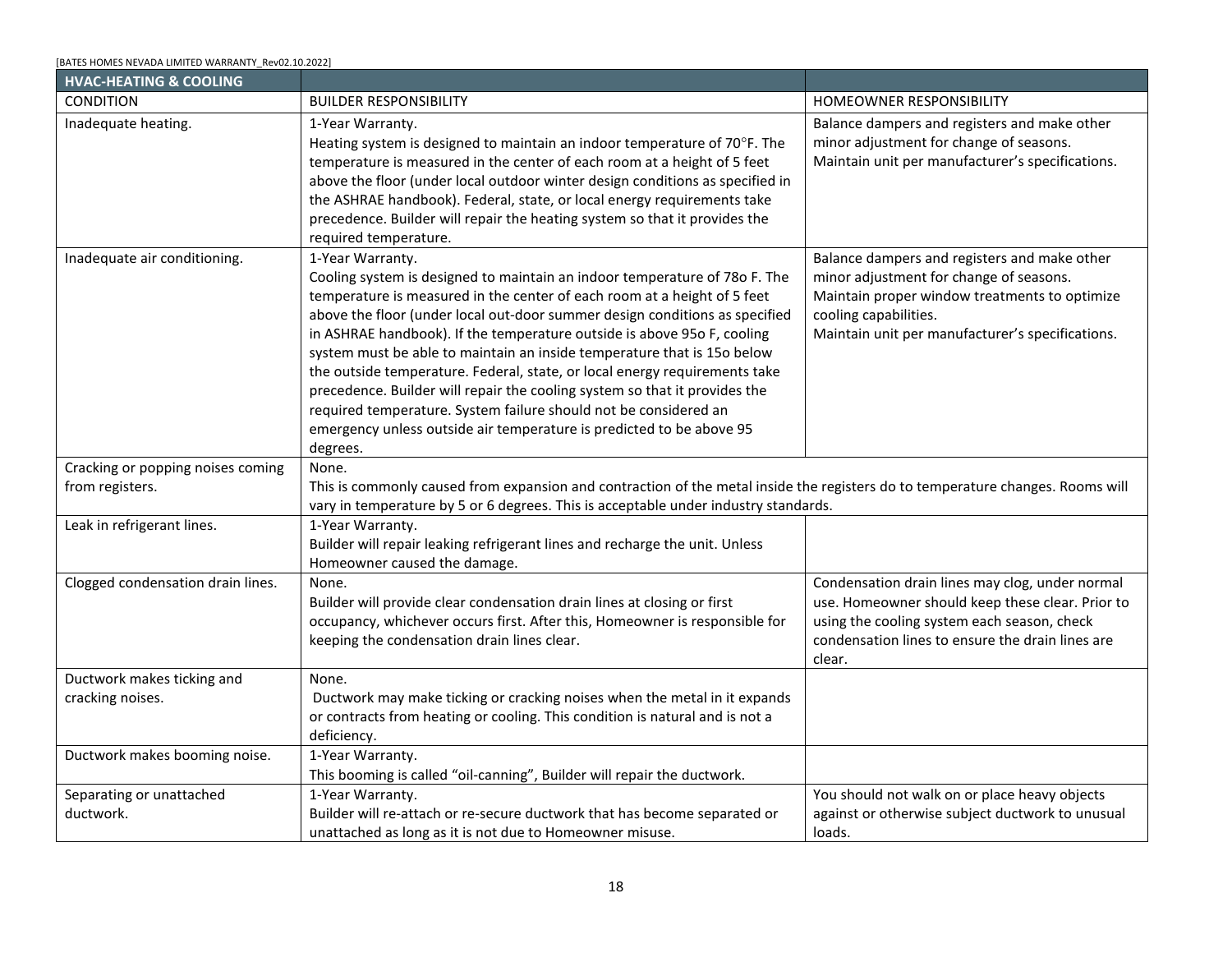#### [BATES HOMES NEVADA LIMITED WARRANTY\_Rev02.10.2022]

<span id="page-18-0"></span>

| <b>HVAC-HEATING &amp; COOLING</b>                    |                                                                                                                                                                                                                                                                                                                                                                                                                                                                                                                                                                                                                                                                                                                                     |                                                                                                                                                                                                                       |  |  |  |
|------------------------------------------------------|-------------------------------------------------------------------------------------------------------------------------------------------------------------------------------------------------------------------------------------------------------------------------------------------------------------------------------------------------------------------------------------------------------------------------------------------------------------------------------------------------------------------------------------------------------------------------------------------------------------------------------------------------------------------------------------------------------------------------------------|-----------------------------------------------------------------------------------------------------------------------------------------------------------------------------------------------------------------------|--|--|--|
| <b>CONDITION</b>                                     | <b>BUILDER RESPONSIBILITY</b>                                                                                                                                                                                                                                                                                                                                                                                                                                                                                                                                                                                                                                                                                                       | <b>HOMEOWNER RESPONSIBILITY</b>                                                                                                                                                                                       |  |  |  |
| Inadequate heating.                                  | 1-Year Warranty.<br>Heating system is designed to maintain an indoor temperature of 70°F. The<br>temperature is measured in the center of each room at a height of 5 feet<br>above the floor (under local outdoor winter design conditions as specified in<br>the ASHRAE handbook). Federal, state, or local energy requirements take<br>precedence. Builder will repair the heating system so that it provides the<br>required temperature.                                                                                                                                                                                                                                                                                        | Balance dampers and registers and make other<br>minor adjustment for change of seasons.<br>Maintain unit per manufacturer's specifications.                                                                           |  |  |  |
| Inadequate air conditioning.                         | 1-Year Warranty.<br>Cooling system is designed to maintain an indoor temperature of 780 F. The<br>temperature is measured in the center of each room at a height of 5 feet<br>above the floor (under local out-door summer design conditions as specified<br>in ASHRAE handbook). If the temperature outside is above 950 F, cooling<br>system must be able to maintain an inside temperature that is 150 below<br>the outside temperature. Federal, state, or local energy requirements take<br>precedence. Builder will repair the cooling system so that it provides the<br>required temperature. System failure should not be considered an<br>emergency unless outside air temperature is predicted to be above 95<br>degrees. | Balance dampers and registers and make other<br>minor adjustment for change of seasons.<br>Maintain proper window treatments to optimize<br>cooling capabilities.<br>Maintain unit per manufacturer's specifications. |  |  |  |
| Cracking or popping noises coming<br>from registers. | None.<br>This is commonly caused from expansion and contraction of the metal inside the registers do to temperature changes. Rooms will<br>vary in temperature by 5 or 6 degrees. This is acceptable under industry standards.                                                                                                                                                                                                                                                                                                                                                                                                                                                                                                      |                                                                                                                                                                                                                       |  |  |  |
| Leak in refrigerant lines.                           | 1-Year Warranty.<br>Builder will repair leaking refrigerant lines and recharge the unit. Unless<br>Homeowner caused the damage.                                                                                                                                                                                                                                                                                                                                                                                                                                                                                                                                                                                                     |                                                                                                                                                                                                                       |  |  |  |
| Clogged condensation drain lines.                    | None.<br>Builder will provide clear condensation drain lines at closing or first<br>occupancy, whichever occurs first. After this, Homeowner is responsible for<br>keeping the condensation drain lines clear.                                                                                                                                                                                                                                                                                                                                                                                                                                                                                                                      | Condensation drain lines may clog, under normal<br>use. Homeowner should keep these clear. Prior to<br>using the cooling system each season, check<br>condensation lines to ensure the drain lines are<br>clear.      |  |  |  |
| Ductwork makes ticking and<br>cracking noises.       | None.<br>Ductwork may make ticking or cracking noises when the metal in it expands<br>or contracts from heating or cooling. This condition is natural and is not a<br>deficiency.                                                                                                                                                                                                                                                                                                                                                                                                                                                                                                                                                   |                                                                                                                                                                                                                       |  |  |  |
| Ductwork makes booming noise.                        | 1-Year Warranty.<br>This booming is called "oil-canning", Builder will repair the ductwork.                                                                                                                                                                                                                                                                                                                                                                                                                                                                                                                                                                                                                                         |                                                                                                                                                                                                                       |  |  |  |
| Separating or unattached<br>ductwork.                | 1-Year Warranty.<br>Builder will re-attach or re-secure ductwork that has become separated or<br>unattached as long as it is not due to Homeowner misuse.                                                                                                                                                                                                                                                                                                                                                                                                                                                                                                                                                                           | You should not walk on or place heavy objects<br>against or otherwise subject ductwork to unusual<br>loads.                                                                                                           |  |  |  |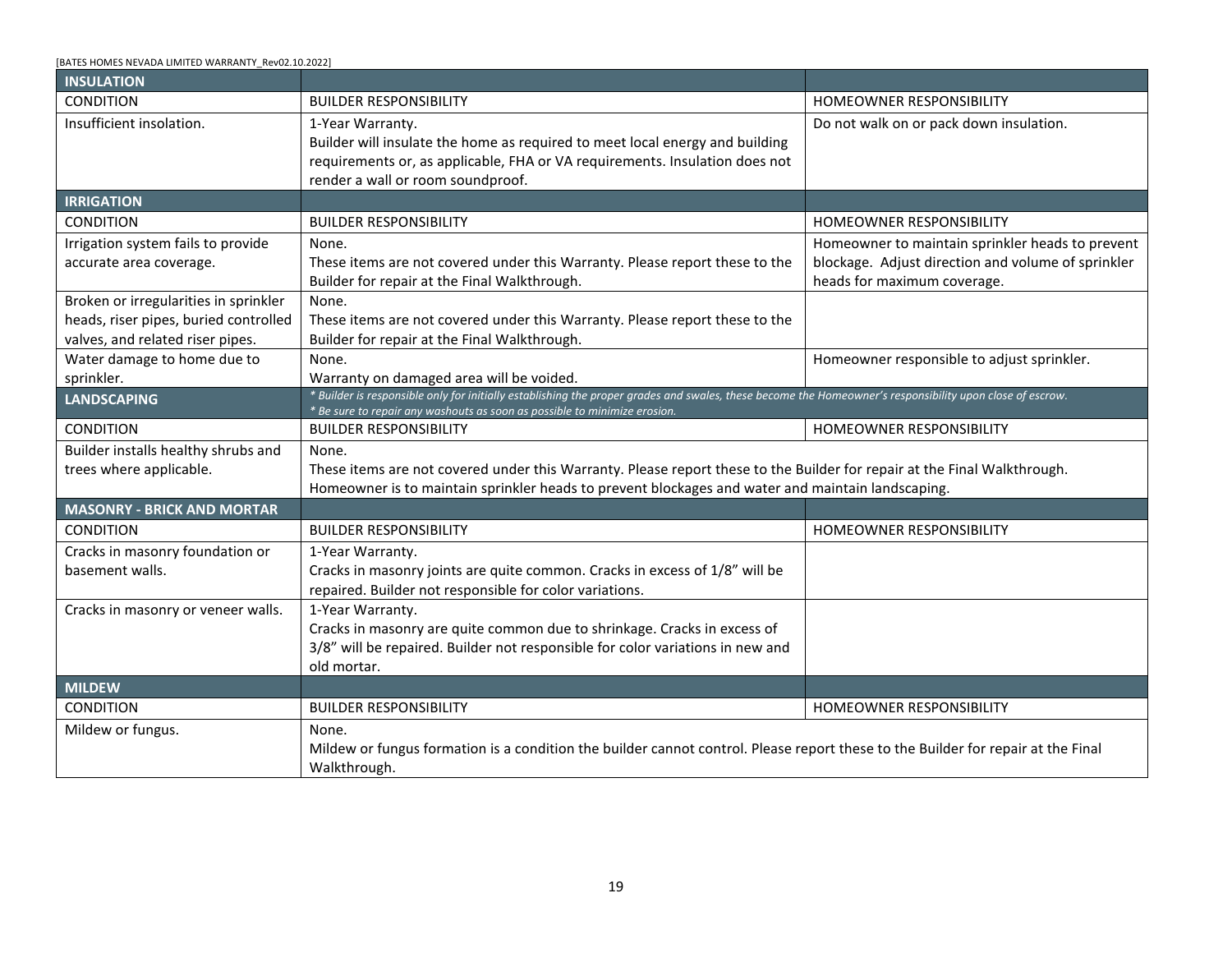<span id="page-19-4"></span><span id="page-19-3"></span><span id="page-19-2"></span><span id="page-19-1"></span><span id="page-19-0"></span>

| BATES HOMES NEVADA LIMITED WARRANTY Rev02.10.2022]                                                                 |                                                                                                                                                                                                                                        |                                                                                                                                       |
|--------------------------------------------------------------------------------------------------------------------|----------------------------------------------------------------------------------------------------------------------------------------------------------------------------------------------------------------------------------------|---------------------------------------------------------------------------------------------------------------------------------------|
| <b>INSULATION</b>                                                                                                  |                                                                                                                                                                                                                                        |                                                                                                                                       |
| CONDITION                                                                                                          | <b>BUILDER RESPONSIBILITY</b>                                                                                                                                                                                                          | <b>HOMEOWNER RESPONSIBILITY</b>                                                                                                       |
| Insufficient insolation.                                                                                           | 1-Year Warranty.<br>Builder will insulate the home as required to meet local energy and building<br>requirements or, as applicable, FHA or VA requirements. Insulation does not<br>render a wall or room soundproof.                   | Do not walk on or pack down insulation.                                                                                               |
| <b>IRRIGATION</b>                                                                                                  |                                                                                                                                                                                                                                        |                                                                                                                                       |
| <b>CONDITION</b>                                                                                                   | <b>BUILDER RESPONSIBILITY</b>                                                                                                                                                                                                          | <b>HOMEOWNER RESPONSIBILITY</b>                                                                                                       |
| Irrigation system fails to provide<br>accurate area coverage.                                                      | None.<br>These items are not covered under this Warranty. Please report these to the<br>Builder for repair at the Final Walkthrough.                                                                                                   | Homeowner to maintain sprinkler heads to prevent<br>blockage. Adjust direction and volume of sprinkler<br>heads for maximum coverage. |
| Broken or irregularities in sprinkler<br>heads, riser pipes, buried controlled<br>valves, and related riser pipes. | None.<br>These items are not covered under this Warranty. Please report these to the<br>Builder for repair at the Final Walkthrough.                                                                                                   |                                                                                                                                       |
| Water damage to home due to<br>sprinkler.                                                                          | None.<br>Warranty on damaged area will be voided.                                                                                                                                                                                      | Homeowner responsible to adjust sprinkler.                                                                                            |
| <b>LANDSCAPING</b>                                                                                                 | * Builder is responsible only for initially establishing the proper grades and swales, these become the Homeowner's responsibility upon close of escrow.<br>* Be sure to repair any washouts as soon as possible to minimize erosion.  |                                                                                                                                       |
| CONDITION                                                                                                          | <b>BUILDER RESPONSIBILITY</b>                                                                                                                                                                                                          | <b>HOMEOWNER RESPONSIBILITY</b>                                                                                                       |
| Builder installs healthy shrubs and<br>trees where applicable.                                                     | None.<br>These items are not covered under this Warranty. Please report these to the Builder for repair at the Final Walkthrough.<br>Homeowner is to maintain sprinkler heads to prevent blockages and water and maintain landscaping. |                                                                                                                                       |
| <b>MASONRY - BRICK AND MORTAR</b>                                                                                  |                                                                                                                                                                                                                                        |                                                                                                                                       |
| CONDITION                                                                                                          | <b>BUILDER RESPONSIBILITY</b>                                                                                                                                                                                                          | HOMEOWNER RESPONSIBILITY                                                                                                              |
| Cracks in masonry foundation or<br>basement walls.                                                                 | 1-Year Warranty.<br>Cracks in masonry joints are quite common. Cracks in excess of 1/8" will be<br>repaired. Builder not responsible for color variations.                                                                             |                                                                                                                                       |
| Cracks in masonry or veneer walls.                                                                                 | 1-Year Warranty.<br>Cracks in masonry are quite common due to shrinkage. Cracks in excess of<br>3/8" will be repaired. Builder not responsible for color variations in new and<br>old mortar.                                          |                                                                                                                                       |
| <b>MILDEW</b>                                                                                                      |                                                                                                                                                                                                                                        |                                                                                                                                       |
| CONDITION                                                                                                          | <b>BUILDER RESPONSIBILITY</b>                                                                                                                                                                                                          | HOMEOWNER RESPONSIBILITY                                                                                                              |
| Mildew or fungus.                                                                                                  | None.<br>Mildew or fungus formation is a condition the builder cannot control. Please report these to the Builder for repair at the Final<br>Walkthrough.                                                                              |                                                                                                                                       |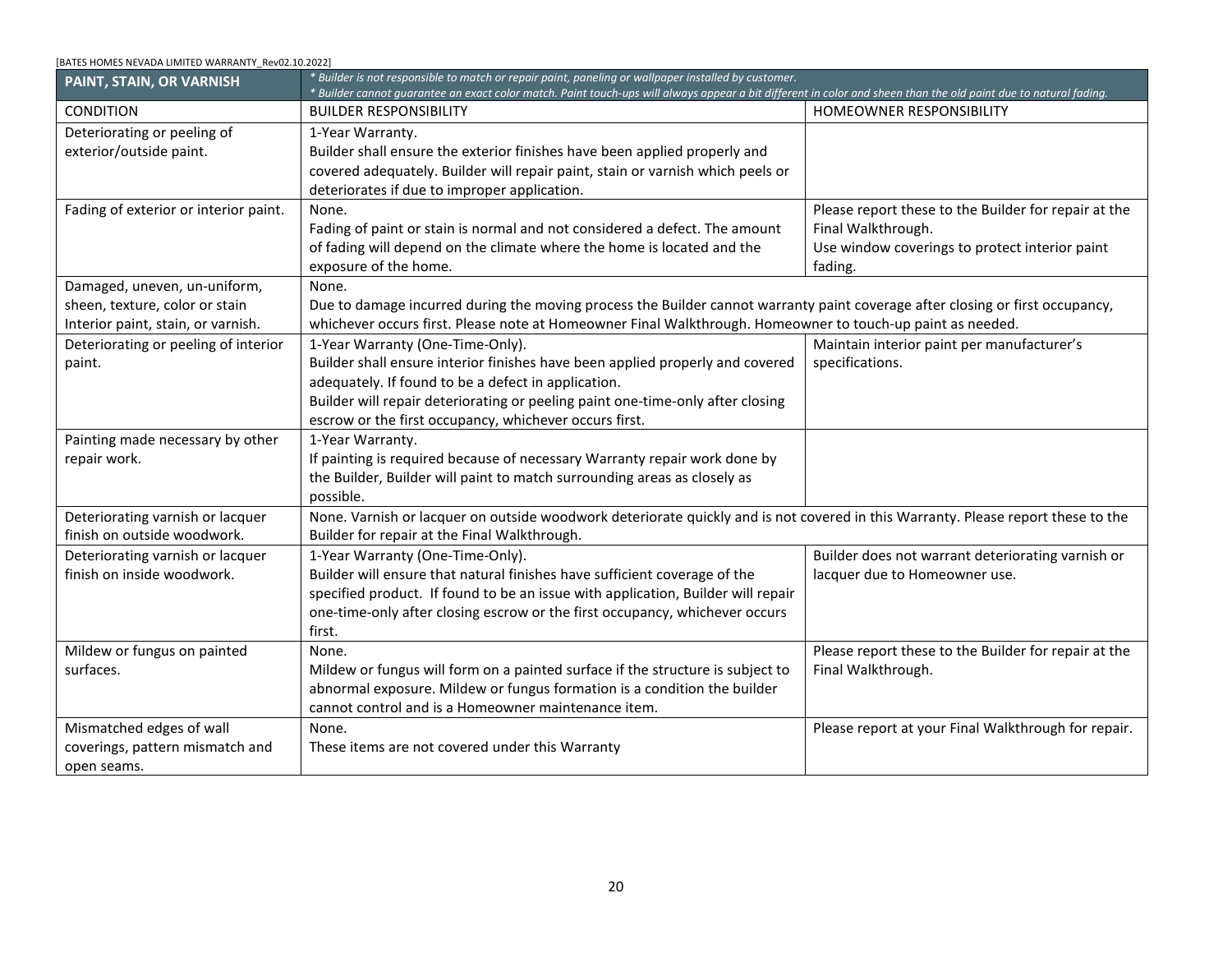<span id="page-20-0"></span>

| [BATES HOMES NEVADA LIMITED WARRANTY Rev02.10.2022] |                                                                                                                                                                                                                                                                         |                                                      |
|-----------------------------------------------------|-------------------------------------------------------------------------------------------------------------------------------------------------------------------------------------------------------------------------------------------------------------------------|------------------------------------------------------|
| PAINT, STAIN, OR VARNISH                            | * Builder is not responsible to match or repair paint, paneling or wallpaper installed by customer.<br>* Builder cannot guarantee an exact color match. Paint touch-ups will always appear a bit different in color and sheen than the old paint due to natural fading. |                                                      |
| <b>CONDITION</b>                                    | <b>BUILDER RESPONSIBILITY</b>                                                                                                                                                                                                                                           | HOMEOWNER RESPONSIBILITY                             |
| Deteriorating or peeling of                         | 1-Year Warranty.                                                                                                                                                                                                                                                        |                                                      |
| exterior/outside paint.                             | Builder shall ensure the exterior finishes have been applied properly and                                                                                                                                                                                               |                                                      |
|                                                     | covered adequately. Builder will repair paint, stain or varnish which peels or                                                                                                                                                                                          |                                                      |
|                                                     | deteriorates if due to improper application.                                                                                                                                                                                                                            |                                                      |
| Fading of exterior or interior paint.               | None.                                                                                                                                                                                                                                                                   | Please report these to the Builder for repair at the |
|                                                     | Fading of paint or stain is normal and not considered a defect. The amount                                                                                                                                                                                              | Final Walkthrough.                                   |
|                                                     | of fading will depend on the climate where the home is located and the                                                                                                                                                                                                  | Use window coverings to protect interior paint       |
|                                                     | exposure of the home.                                                                                                                                                                                                                                                   | fading.                                              |
| Damaged, uneven, un-uniform,                        | None.                                                                                                                                                                                                                                                                   |                                                      |
| sheen, texture, color or stain                      | Due to damage incurred during the moving process the Builder cannot warranty paint coverage after closing or first occupancy,                                                                                                                                           |                                                      |
| Interior paint, stain, or varnish.                  | whichever occurs first. Please note at Homeowner Final Walkthrough. Homeowner to touch-up paint as needed.                                                                                                                                                              |                                                      |
| Deteriorating or peeling of interior                | 1-Year Warranty (One-Time-Only).                                                                                                                                                                                                                                        | Maintain interior paint per manufacturer's           |
| paint.                                              | Builder shall ensure interior finishes have been applied properly and covered                                                                                                                                                                                           | specifications.                                      |
|                                                     | adequately. If found to be a defect in application.                                                                                                                                                                                                                     |                                                      |
|                                                     | Builder will repair deteriorating or peeling paint one-time-only after closing                                                                                                                                                                                          |                                                      |
|                                                     | escrow or the first occupancy, whichever occurs first.                                                                                                                                                                                                                  |                                                      |
| Painting made necessary by other                    | 1-Year Warranty.                                                                                                                                                                                                                                                        |                                                      |
| repair work.                                        | If painting is required because of necessary Warranty repair work done by                                                                                                                                                                                               |                                                      |
|                                                     | the Builder, Builder will paint to match surrounding areas as closely as                                                                                                                                                                                                |                                                      |
|                                                     | possible.                                                                                                                                                                                                                                                               |                                                      |
| Deteriorating varnish or lacquer                    | None. Varnish or lacquer on outside woodwork deteriorate quickly and is not covered in this Warranty. Please report these to the                                                                                                                                        |                                                      |
| finish on outside woodwork.                         | Builder for repair at the Final Walkthrough.                                                                                                                                                                                                                            |                                                      |
| Deteriorating varnish or lacquer                    | 1-Year Warranty (One-Time-Only).                                                                                                                                                                                                                                        | Builder does not warrant deteriorating varnish or    |
| finish on inside woodwork.                          | Builder will ensure that natural finishes have sufficient coverage of the                                                                                                                                                                                               | lacquer due to Homeowner use.                        |
|                                                     | specified product. If found to be an issue with application, Builder will repair                                                                                                                                                                                        |                                                      |
|                                                     | one-time-only after closing escrow or the first occupancy, whichever occurs                                                                                                                                                                                             |                                                      |
|                                                     | first.                                                                                                                                                                                                                                                                  |                                                      |
| Mildew or fungus on painted                         | None.                                                                                                                                                                                                                                                                   | Please report these to the Builder for repair at the |
| surfaces.                                           | Mildew or fungus will form on a painted surface if the structure is subject to                                                                                                                                                                                          | Final Walkthrough.                                   |
|                                                     | abnormal exposure. Mildew or fungus formation is a condition the builder                                                                                                                                                                                                |                                                      |
|                                                     | cannot control and is a Homeowner maintenance item.                                                                                                                                                                                                                     |                                                      |
| Mismatched edges of wall                            | None.                                                                                                                                                                                                                                                                   | Please report at your Final Walkthrough for repair.  |
| coverings, pattern mismatch and                     | These items are not covered under this Warranty                                                                                                                                                                                                                         |                                                      |
| open seams.                                         |                                                                                                                                                                                                                                                                         |                                                      |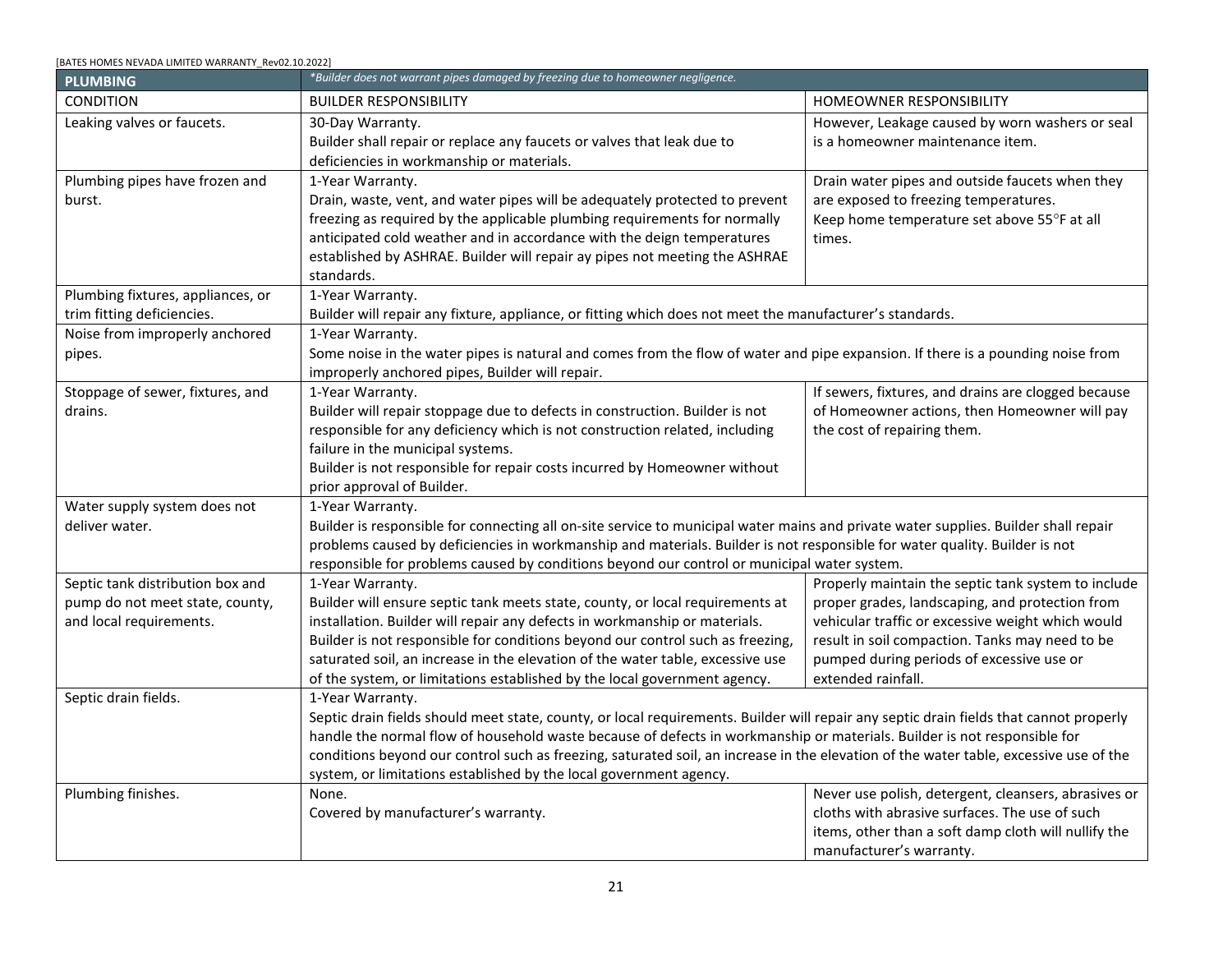<span id="page-21-0"></span>

| [BATES HOMES NEVADA LIMITED WARRANTY Rev02.10.2022]                                            |                                                                                                                                                                                                                                                                                                                                                                                                                                                                                                       |                                                                                                                                                                                                                                                                                   |  |  |
|------------------------------------------------------------------------------------------------|-------------------------------------------------------------------------------------------------------------------------------------------------------------------------------------------------------------------------------------------------------------------------------------------------------------------------------------------------------------------------------------------------------------------------------------------------------------------------------------------------------|-----------------------------------------------------------------------------------------------------------------------------------------------------------------------------------------------------------------------------------------------------------------------------------|--|--|
| <b>PLUMBING</b>                                                                                | *Builder does not warrant pipes damaged by freezing due to homeowner negligence.                                                                                                                                                                                                                                                                                                                                                                                                                      |                                                                                                                                                                                                                                                                                   |  |  |
| <b>CONDITION</b>                                                                               | <b>BUILDER RESPONSIBILITY</b>                                                                                                                                                                                                                                                                                                                                                                                                                                                                         | <b>HOMEOWNER RESPONSIBILITY</b>                                                                                                                                                                                                                                                   |  |  |
| Leaking valves or faucets.                                                                     | 30-Day Warranty.<br>Builder shall repair or replace any faucets or valves that leak due to<br>deficiencies in workmanship or materials.                                                                                                                                                                                                                                                                                                                                                               | However, Leakage caused by worn washers or seal<br>is a homeowner maintenance item.                                                                                                                                                                                               |  |  |
| Plumbing pipes have frozen and<br>burst.                                                       | 1-Year Warranty.<br>Drain, waste, vent, and water pipes will be adequately protected to prevent<br>freezing as required by the applicable plumbing requirements for normally<br>anticipated cold weather and in accordance with the deign temperatures<br>established by ASHRAE. Builder will repair ay pipes not meeting the ASHRAE<br>standards.                                                                                                                                                    | Drain water pipes and outside faucets when they<br>are exposed to freezing temperatures.<br>Keep home temperature set above 55°F at all<br>times.                                                                                                                                 |  |  |
| Plumbing fixtures, appliances, or<br>trim fitting deficiencies.                                | 1-Year Warranty.<br>Builder will repair any fixture, appliance, or fitting which does not meet the manufacturer's standards.                                                                                                                                                                                                                                                                                                                                                                          |                                                                                                                                                                                                                                                                                   |  |  |
| Noise from improperly anchored<br>pipes.                                                       | 1-Year Warranty.<br>Some noise in the water pipes is natural and comes from the flow of water and pipe expansion. If there is a pounding noise from<br>improperly anchored pipes, Builder will repair.                                                                                                                                                                                                                                                                                                |                                                                                                                                                                                                                                                                                   |  |  |
| Stoppage of sewer, fixtures, and<br>drains.                                                    | 1-Year Warranty.<br>Builder will repair stoppage due to defects in construction. Builder is not<br>responsible for any deficiency which is not construction related, including<br>failure in the municipal systems.<br>Builder is not responsible for repair costs incurred by Homeowner without<br>prior approval of Builder.                                                                                                                                                                        | If sewers, fixtures, and drains are clogged because<br>of Homeowner actions, then Homeowner will pay<br>the cost of repairing them.                                                                                                                                               |  |  |
| Water supply system does not<br>deliver water.                                                 | 1-Year Warranty.<br>Builder is responsible for connecting all on-site service to municipal water mains and private water supplies. Builder shall repair<br>problems caused by deficiencies in workmanship and materials. Builder is not responsible for water quality. Builder is not<br>responsible for problems caused by conditions beyond our control or municipal water system.                                                                                                                  |                                                                                                                                                                                                                                                                                   |  |  |
| Septic tank distribution box and<br>pump do not meet state, county,<br>and local requirements. | 1-Year Warranty.<br>Builder will ensure septic tank meets state, county, or local requirements at<br>installation. Builder will repair any defects in workmanship or materials.<br>Builder is not responsible for conditions beyond our control such as freezing,<br>saturated soil, an increase in the elevation of the water table, excessive use<br>of the system, or limitations established by the local government agency.                                                                      | Properly maintain the septic tank system to include<br>proper grades, landscaping, and protection from<br>vehicular traffic or excessive weight which would<br>result in soil compaction. Tanks may need to be<br>pumped during periods of excessive use or<br>extended rainfall. |  |  |
| Septic drain fields.                                                                           | 1-Year Warranty.<br>Septic drain fields should meet state, county, or local requirements. Builder will repair any septic drain fields that cannot properly<br>handle the normal flow of household waste because of defects in workmanship or materials. Builder is not responsible for<br>conditions beyond our control such as freezing, saturated soil, an increase in the elevation of the water table, excessive use of the<br>system, or limitations established by the local government agency. |                                                                                                                                                                                                                                                                                   |  |  |
| Plumbing finishes.                                                                             | None.<br>Covered by manufacturer's warranty.                                                                                                                                                                                                                                                                                                                                                                                                                                                          | Never use polish, detergent, cleansers, abrasives or<br>cloths with abrasive surfaces. The use of such<br>items, other than a soft damp cloth will nullify the<br>manufacturer's warranty.                                                                                        |  |  |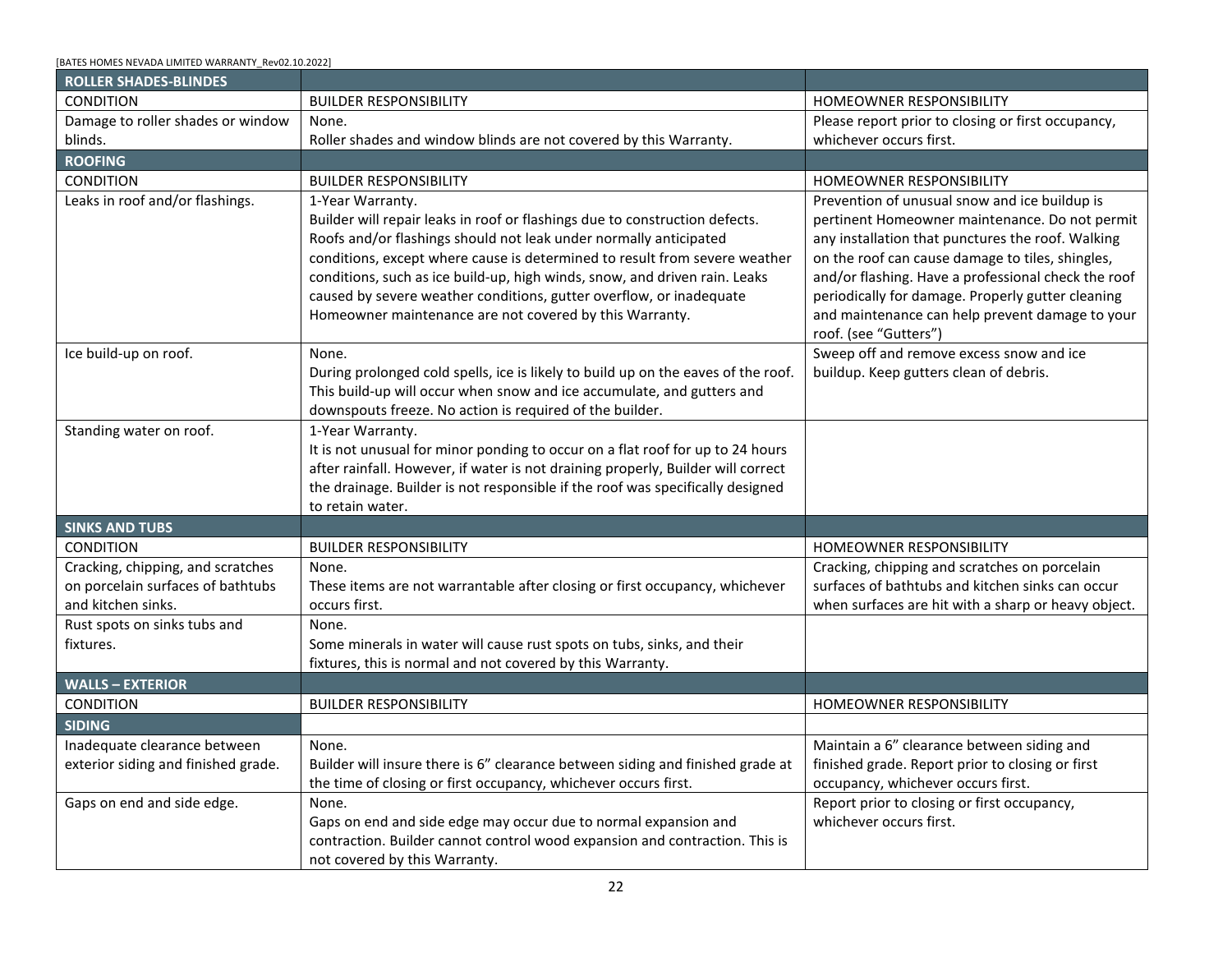| [BATES HOMES NEVADA LIMITED WARRANTY Rev02.10.2022] |
|-----------------------------------------------------|
|-----------------------------------------------------|

<span id="page-22-4"></span><span id="page-22-3"></span><span id="page-22-2"></span><span id="page-22-1"></span><span id="page-22-0"></span>

| <b>ROLLER SHADES-BLINDES</b>                                                                 |                                                                                                                                                                                                                                                                                                                                                                                                                                                                    |                                                                                                                                                                                                                                                                                                                                                                                                  |
|----------------------------------------------------------------------------------------------|--------------------------------------------------------------------------------------------------------------------------------------------------------------------------------------------------------------------------------------------------------------------------------------------------------------------------------------------------------------------------------------------------------------------------------------------------------------------|--------------------------------------------------------------------------------------------------------------------------------------------------------------------------------------------------------------------------------------------------------------------------------------------------------------------------------------------------------------------------------------------------|
| <b>CONDITION</b>                                                                             | <b>BUILDER RESPONSIBILITY</b>                                                                                                                                                                                                                                                                                                                                                                                                                                      | HOMEOWNER RESPONSIBILITY                                                                                                                                                                                                                                                                                                                                                                         |
| Damage to roller shades or window                                                            | None.                                                                                                                                                                                                                                                                                                                                                                                                                                                              | Please report prior to closing or first occupancy,                                                                                                                                                                                                                                                                                                                                               |
| blinds.                                                                                      | Roller shades and window blinds are not covered by this Warranty.                                                                                                                                                                                                                                                                                                                                                                                                  | whichever occurs first.                                                                                                                                                                                                                                                                                                                                                                          |
| <b>ROOFING</b>                                                                               |                                                                                                                                                                                                                                                                                                                                                                                                                                                                    |                                                                                                                                                                                                                                                                                                                                                                                                  |
| <b>CONDITION</b>                                                                             | <b>BUILDER RESPONSIBILITY</b>                                                                                                                                                                                                                                                                                                                                                                                                                                      | <b>HOMEOWNER RESPONSIBILITY</b>                                                                                                                                                                                                                                                                                                                                                                  |
| Leaks in roof and/or flashings.                                                              | 1-Year Warranty.<br>Builder will repair leaks in roof or flashings due to construction defects.<br>Roofs and/or flashings should not leak under normally anticipated<br>conditions, except where cause is determined to result from severe weather<br>conditions, such as ice build-up, high winds, snow, and driven rain. Leaks<br>caused by severe weather conditions, gutter overflow, or inadequate<br>Homeowner maintenance are not covered by this Warranty. | Prevention of unusual snow and ice buildup is<br>pertinent Homeowner maintenance. Do not permit<br>any installation that punctures the roof. Walking<br>on the roof can cause damage to tiles, shingles,<br>and/or flashing. Have a professional check the roof<br>periodically for damage. Properly gutter cleaning<br>and maintenance can help prevent damage to your<br>roof. (see "Gutters") |
| Ice build-up on roof.                                                                        | None.<br>During prolonged cold spells, ice is likely to build up on the eaves of the roof.<br>This build-up will occur when snow and ice accumulate, and gutters and<br>downspouts freeze. No action is required of the builder.                                                                                                                                                                                                                                   | Sweep off and remove excess snow and ice<br>buildup. Keep gutters clean of debris.                                                                                                                                                                                                                                                                                                               |
| Standing water on roof.                                                                      | 1-Year Warranty.<br>It is not unusual for minor ponding to occur on a flat roof for up to 24 hours<br>after rainfall. However, if water is not draining properly, Builder will correct<br>the drainage. Builder is not responsible if the roof was specifically designed<br>to retain water.                                                                                                                                                                       |                                                                                                                                                                                                                                                                                                                                                                                                  |
| <b>SINKS AND TUBS</b>                                                                        |                                                                                                                                                                                                                                                                                                                                                                                                                                                                    |                                                                                                                                                                                                                                                                                                                                                                                                  |
| <b>CONDITION</b>                                                                             | <b>BUILDER RESPONSIBILITY</b>                                                                                                                                                                                                                                                                                                                                                                                                                                      | HOMEOWNER RESPONSIBILITY                                                                                                                                                                                                                                                                                                                                                                         |
| Cracking, chipping, and scratches<br>on porcelain surfaces of bathtubs<br>and kitchen sinks. | None.<br>These items are not warrantable after closing or first occupancy, whichever<br>occurs first.                                                                                                                                                                                                                                                                                                                                                              | Cracking, chipping and scratches on porcelain<br>surfaces of bathtubs and kitchen sinks can occur<br>when surfaces are hit with a sharp or heavy object.                                                                                                                                                                                                                                         |
| Rust spots on sinks tubs and<br>fixtures.                                                    | None.<br>Some minerals in water will cause rust spots on tubs, sinks, and their<br>fixtures, this is normal and not covered by this Warranty.                                                                                                                                                                                                                                                                                                                      |                                                                                                                                                                                                                                                                                                                                                                                                  |
| <b>WALLS - EXTERIOR</b>                                                                      |                                                                                                                                                                                                                                                                                                                                                                                                                                                                    |                                                                                                                                                                                                                                                                                                                                                                                                  |
| CONDITION                                                                                    | <b>BUILDER RESPONSIBILITY</b>                                                                                                                                                                                                                                                                                                                                                                                                                                      | HOMEOWNER RESPONSIBILITY                                                                                                                                                                                                                                                                                                                                                                         |
| <b>SIDING</b>                                                                                |                                                                                                                                                                                                                                                                                                                                                                                                                                                                    |                                                                                                                                                                                                                                                                                                                                                                                                  |
| Inadequate clearance between<br>exterior siding and finished grade.                          | None.<br>Builder will insure there is 6" clearance between siding and finished grade at<br>the time of closing or first occupancy, whichever occurs first.                                                                                                                                                                                                                                                                                                         | Maintain a 6" clearance between siding and<br>finished grade. Report prior to closing or first<br>occupancy, whichever occurs first.                                                                                                                                                                                                                                                             |
| Gaps on end and side edge.                                                                   | None.<br>Gaps on end and side edge may occur due to normal expansion and<br>contraction. Builder cannot control wood expansion and contraction. This is<br>not covered by this Warranty.                                                                                                                                                                                                                                                                           | Report prior to closing or first occupancy,<br>whichever occurs first.                                                                                                                                                                                                                                                                                                                           |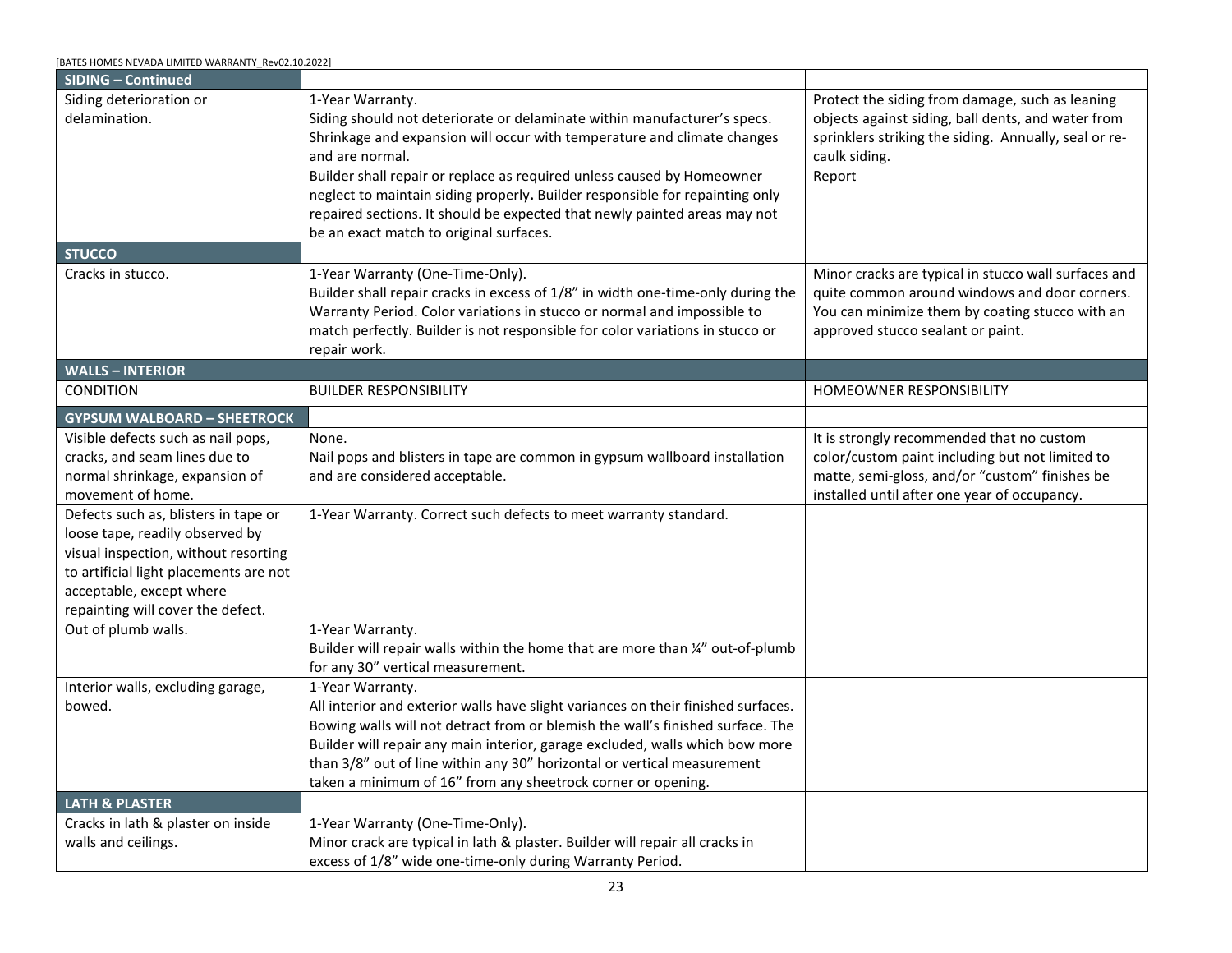<span id="page-23-3"></span><span id="page-23-2"></span><span id="page-23-1"></span><span id="page-23-0"></span>

| BATES HOMES NEVADA LIMITED WARRANTY Rev02.10.2022]                                                                                                                                                                         |                                                                                                                                                                                                                                                                                                                                                                                                                                                                              |                                                                                                                                                                                                |
|----------------------------------------------------------------------------------------------------------------------------------------------------------------------------------------------------------------------------|------------------------------------------------------------------------------------------------------------------------------------------------------------------------------------------------------------------------------------------------------------------------------------------------------------------------------------------------------------------------------------------------------------------------------------------------------------------------------|------------------------------------------------------------------------------------------------------------------------------------------------------------------------------------------------|
| <b>SIDING - Continued</b>                                                                                                                                                                                                  |                                                                                                                                                                                                                                                                                                                                                                                                                                                                              |                                                                                                                                                                                                |
| Siding deterioration or<br>delamination.<br><b>STUCCO</b>                                                                                                                                                                  | 1-Year Warranty.<br>Siding should not deteriorate or delaminate within manufacturer's specs.<br>Shrinkage and expansion will occur with temperature and climate changes<br>and are normal.<br>Builder shall repair or replace as required unless caused by Homeowner<br>neglect to maintain siding properly. Builder responsible for repainting only<br>repaired sections. It should be expected that newly painted areas may not<br>be an exact match to original surfaces. | Protect the siding from damage, such as leaning<br>objects against siding, ball dents, and water from<br>sprinklers striking the siding. Annually, seal or re-<br>caulk siding.<br>Report      |
| Cracks in stucco.                                                                                                                                                                                                          | 1-Year Warranty (One-Time-Only).<br>Builder shall repair cracks in excess of 1/8" in width one-time-only during the<br>Warranty Period. Color variations in stucco or normal and impossible to<br>match perfectly. Builder is not responsible for color variations in stucco or<br>repair work.                                                                                                                                                                              | Minor cracks are typical in stucco wall surfaces and<br>quite common around windows and door corners.<br>You can minimize them by coating stucco with an<br>approved stucco sealant or paint.  |
| <b>WALLS - INTERIOR</b>                                                                                                                                                                                                    |                                                                                                                                                                                                                                                                                                                                                                                                                                                                              |                                                                                                                                                                                                |
| <b>CONDITION</b>                                                                                                                                                                                                           | <b>BUILDER RESPONSIBILITY</b>                                                                                                                                                                                                                                                                                                                                                                                                                                                | HOMEOWNER RESPONSIBILITY                                                                                                                                                                       |
| <b>GYPSUM WALBOARD - SHEETROCK</b>                                                                                                                                                                                         |                                                                                                                                                                                                                                                                                                                                                                                                                                                                              |                                                                                                                                                                                                |
| Visible defects such as nail pops,<br>cracks, and seam lines due to<br>normal shrinkage, expansion of<br>movement of home.                                                                                                 | None.<br>Nail pops and blisters in tape are common in gypsum wallboard installation<br>and are considered acceptable.                                                                                                                                                                                                                                                                                                                                                        | It is strongly recommended that no custom<br>color/custom paint including but not limited to<br>matte, semi-gloss, and/or "custom" finishes be<br>installed until after one year of occupancy. |
| Defects such as, blisters in tape or<br>loose tape, readily observed by<br>visual inspection, without resorting<br>to artificial light placements are not<br>acceptable, except where<br>repainting will cover the defect. | 1-Year Warranty. Correct such defects to meet warranty standard.                                                                                                                                                                                                                                                                                                                                                                                                             |                                                                                                                                                                                                |
| Out of plumb walls.                                                                                                                                                                                                        | 1-Year Warranty.<br>Builder will repair walls within the home that are more than 1/4" out-of-plumb<br>for any 30" vertical measurement.                                                                                                                                                                                                                                                                                                                                      |                                                                                                                                                                                                |
| Interior walls, excluding garage,<br>bowed.                                                                                                                                                                                | 1-Year Warranty.<br>All interior and exterior walls have slight variances on their finished surfaces.<br>Bowing walls will not detract from or blemish the wall's finished surface. The<br>Builder will repair any main interior, garage excluded, walls which bow more<br>than 3/8" out of line within any 30" horizontal or vertical measurement<br>taken a minimum of 16" from any sheetrock corner or opening.                                                           |                                                                                                                                                                                                |
| <b>LATH &amp; PLASTER</b>                                                                                                                                                                                                  |                                                                                                                                                                                                                                                                                                                                                                                                                                                                              |                                                                                                                                                                                                |
| Cracks in lath & plaster on inside<br>walls and ceilings.                                                                                                                                                                  | 1-Year Warranty (One-Time-Only).<br>Minor crack are typical in lath & plaster. Builder will repair all cracks in<br>excess of 1/8" wide one-time-only during Warranty Period.                                                                                                                                                                                                                                                                                                |                                                                                                                                                                                                |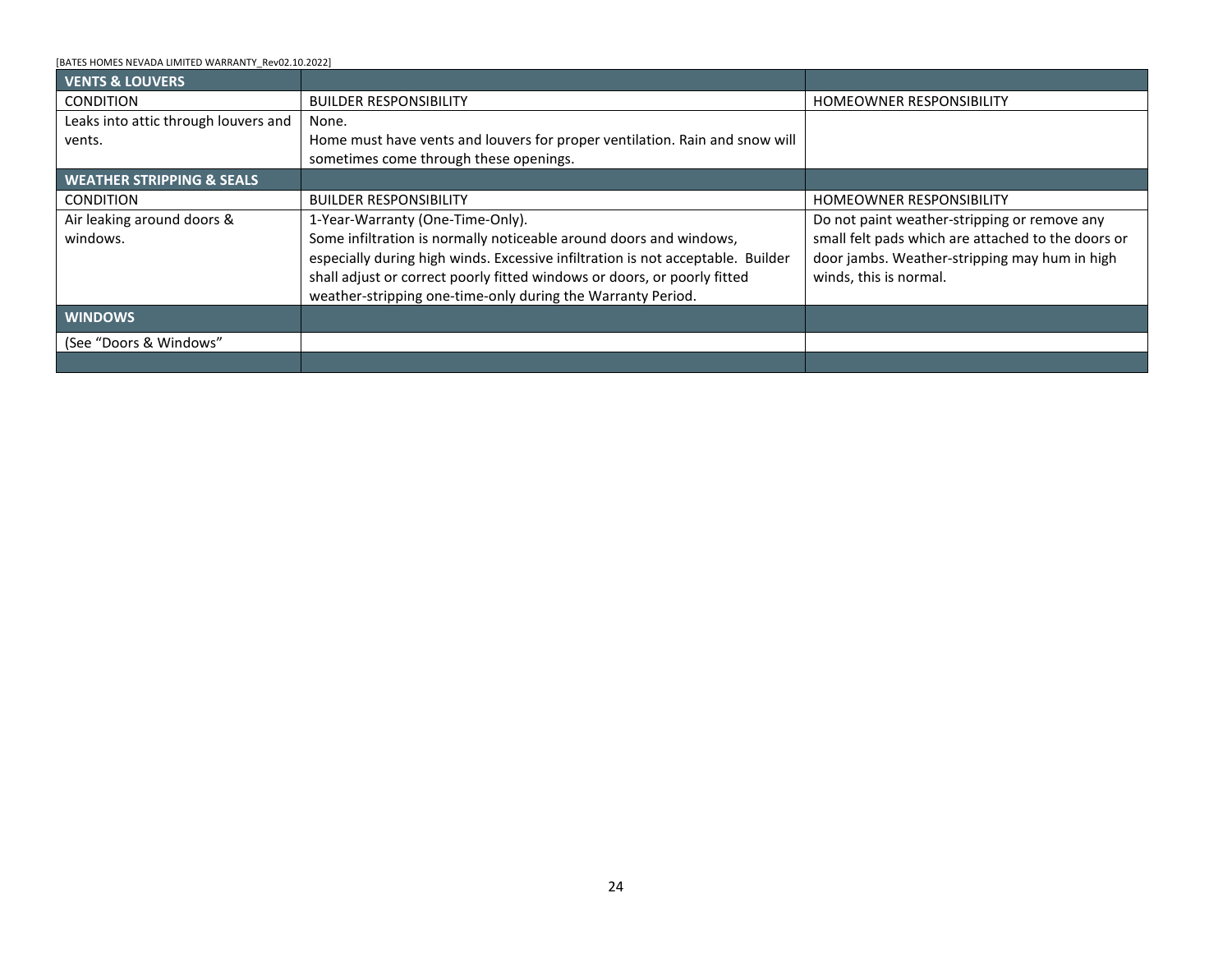[BATES HOMES NEVADA LIMITED WARRANTY\_Rev02.10.2022]

<span id="page-24-2"></span><span id="page-24-1"></span><span id="page-24-0"></span>

| <b>VENTS &amp; LOUVERS</b>           |                                                                                 |                                                    |
|--------------------------------------|---------------------------------------------------------------------------------|----------------------------------------------------|
| <b>CONDITION</b>                     | <b>BUILDER RESPONSIBILITY</b>                                                   | <b>HOMEOWNER RESPONSIBILITY</b>                    |
| Leaks into attic through louvers and | None.                                                                           |                                                    |
| vents.                               | Home must have vents and louvers for proper ventilation. Rain and snow will     |                                                    |
|                                      | sometimes come through these openings.                                          |                                                    |
| <b>WEATHER STRIPPING &amp; SEALS</b> |                                                                                 |                                                    |
| <b>CONDITION</b>                     | <b>BUILDER RESPONSIBILITY</b>                                                   | <b>HOMEOWNER RESPONSIBILITY</b>                    |
| Air leaking around doors &           | 1-Year-Warranty (One-Time-Only).                                                | Do not paint weather-stripping or remove any       |
| windows.                             | Some infiltration is normally noticeable around doors and windows,              | small felt pads which are attached to the doors or |
|                                      | especially during high winds. Excessive infiltration is not acceptable. Builder | door jambs. Weather-stripping may hum in high      |
|                                      | shall adjust or correct poorly fitted windows or doors, or poorly fitted        | winds, this is normal.                             |
|                                      | weather-stripping one-time-only during the Warranty Period.                     |                                                    |
| <b>WINDOWS</b>                       |                                                                                 |                                                    |
| (See "Doors & Windows"               |                                                                                 |                                                    |
|                                      |                                                                                 |                                                    |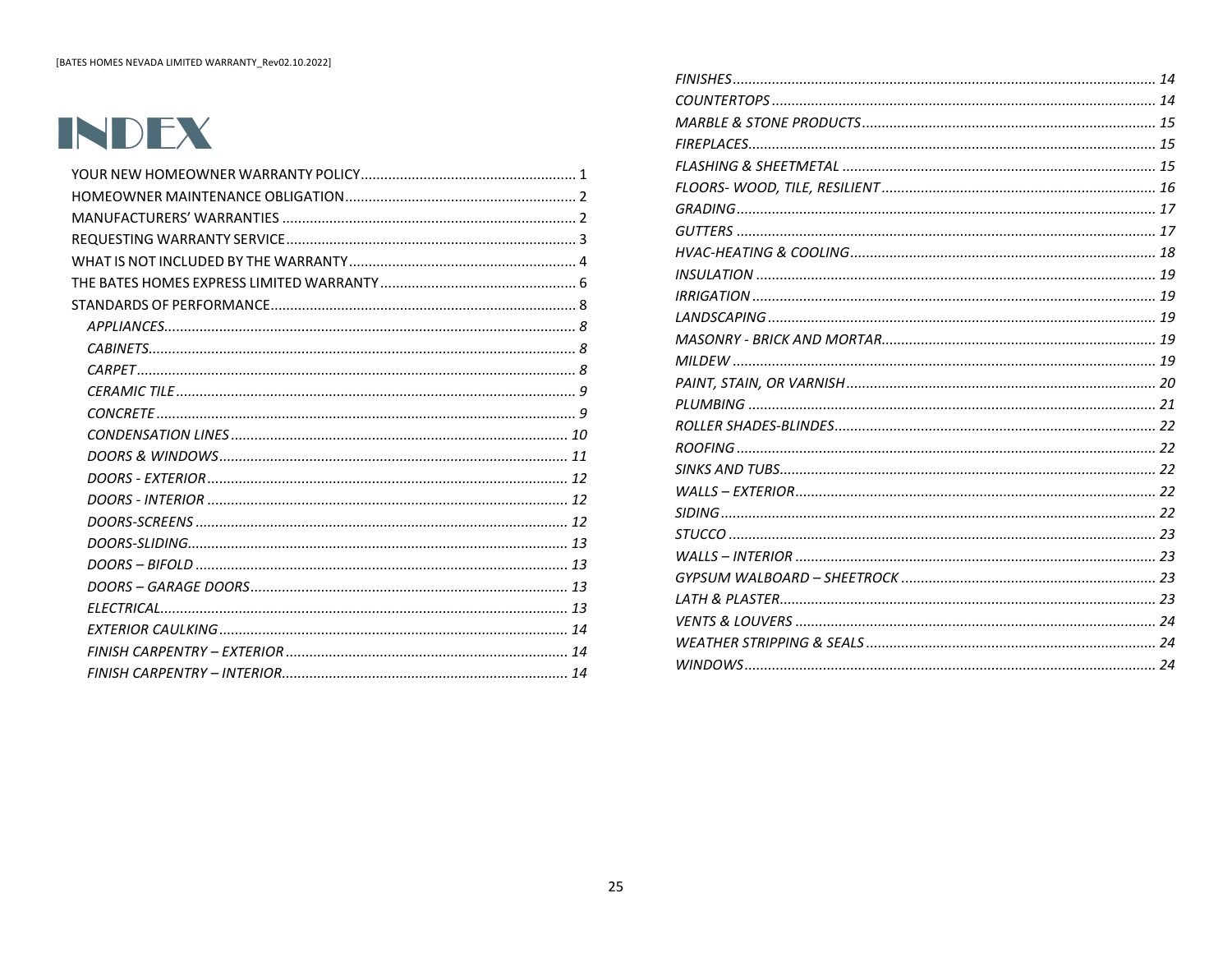# INDEX